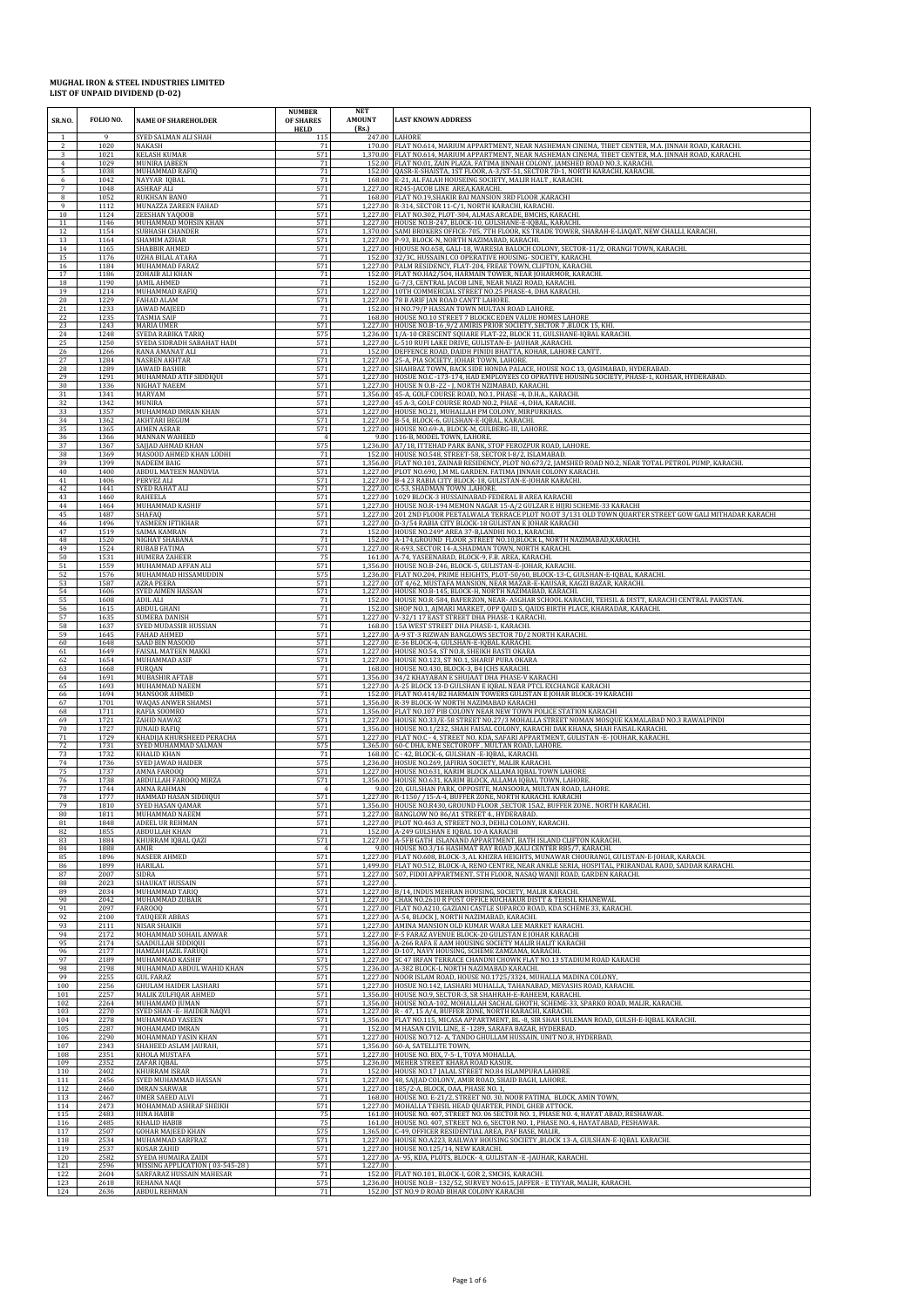| SR.NO.     | FOLIO NO.    | <b>NAME OF SHAREHOLDER</b>            | <b>NUMBER</b><br>OF SHARES<br><b>HELD</b> | <b>NET</b><br><b>AMOUNT</b><br>(Rs.) | <b>LAST KNOWN ADDRESS</b>                                                                                                                                                             |
|------------|--------------|---------------------------------------|-------------------------------------------|--------------------------------------|---------------------------------------------------------------------------------------------------------------------------------------------------------------------------------------|
| 125        | 2643         | ARSHAD ASIMALI                        | 571                                       |                                      | 1,227.00 F-59/4 - A, MARTIN QUARTER, JAHNGIR ROAD, NEAR HINA CLINIC, KARACHI.                                                                                                         |
| 126        | 2646         | SYED KAMIL MURTAZA NAQVI              | 71                                        |                                      | 152.00 HOUSE NO.A -618, BLOCK-3, GULSHAN-E-IQBAL, KARACHI.                                                                                                                            |
| 127        | 2658         | <b>BEENISH MALIK</b>                  | 571                                       |                                      | 1,227.00 HOUSE NO.284, STREEYT NO.78, F - 11/1, ISLAMABAD.                                                                                                                            |
| 128        | 2677         | NOOR ALAM                             | 71                                        | 152.00                               | PLOT 31-C, 10TH STREET TIME TOWER STADIUM LANE 1 DHA, PHASE 5, KARACHI.                                                                                                               |
| 129        | 2680         | <b>UMBREEN HABIB</b>                  | 571                                       | 1.227.00                             | FLAT NO.103, 1ST FLOOR, ABBAL PALACE SOLDIER BAZAR, KARACHI.                                                                                                                          |
| 130        | 2681         | SHAFQAT ZAMAN                         | 571                                       | 1.227.00                             | R26, 11TH EAST STREET .DHA, PHASE 1, KARACHI.                                                                                                                                         |
| 131        | 2685         | <b>GHULAM HUSSAIN</b>                 | 571                                       | 1,227.00                             | HOUSE NO.E-3/3, PND COLONY GHARI ROAD, KARACHI.                                                                                                                                       |
| 132        | 2712         | PARVEZ AHMED KHAN                     | 571                                       |                                      | 1,227.00 HOUSE NO.B11 DASTGIR FB AREA KARACHI.                                                                                                                                        |
| 133        | 2721         | ABDUL SAMMAD                          | 571                                       |                                      | 1,227.00 1380 BLOCK NO.3, FB AREA, KARACHI.                                                                                                                                           |
| 134        | 2728         | YASMEEN YOUSUF                        | 571                                       | 1,356.00                             | 1,356.00 HOUSE NO.1289-90, BLOCK-3, FEDERAL B. AREA, MEMON COLONY, KARACHI.                                                                                                           |
| 135        | 2729         | MUHAMMAD YOUSUF                       | 571                                       |                                      | HOUSE NO.1289-90, BLOCK 3, FB AREA, HUSSAINA ABAD KARACHI                                                                                                                             |
| 136        | 2738         | <b>UBAIR FAROOQ</b>                   | 571                                       | 1,227.00                             | R-92, SECTOR-5-B/2, NORTH KARACHI, KARACHI.                                                                                                                                           |
| 137        | 2744         | SANIAH IMRAN SYED                     | 575                                       | 1.236.00                             | 32 - A/1, GOLD COURSE ROAD - 2, PHASE - 4, DEFENCE, KARACHI                                                                                                                           |
| 138        | 2755         | MUHAMMAD RIYAZ PATEI                  | 71                                        | 152.00                               | 505, MACHIYARA SQUARE, MULJI STREET, KHARADAR, KARACHI.                                                                                                                               |
| 139        | 2774         | <b>GHAZAL FIDA HUSSAIN</b>            | 571                                       |                                      | 1,227.00 392 - A, HUMA BLOCK ALALMA IQBAL TOWN, LAHORE                                                                                                                                |
| 140        | 2777         | S.M IRSHAD                            | 571                                       | 152.00                               | 1,356.00 TAQWA TRAVELS, OFFICE NO.G-37, BILAL CENTER, 9 NICHOLSON ROAD, LAHORE.                                                                                                       |
| 141        | 2797         | <b>AMEEN MIRZA</b>                    | 71                                        |                                      | JUBILEE LIFE INSURANCE 74/1-A, LALAZAR M.T. KHAN ROAD, KARACHI.                                                                                                                       |
| 142        | 2803         | WAHIDULLAH                            | 75                                        | 161.00                               | G-3, ANARKALI APT., BLOCK 7, F.B.AREA, KARACHI.                                                                                                                                       |
| 143        | 2830         | <b>IMRAN FEROZ</b>                    | 571                                       | 152.00                               | 1,227.00 R-189, BLK-C, BAGH-E-MALIR, KARACHI.                                                                                                                                         |
| 144        | 2833         | <b>ZEHRA UMAIR</b>                    | 71                                        |                                      | 99/1/11, MAIN KHAYABAN-E-SHAHEEN, PHASE -VI, D.H.A                                                                                                                                    |
| 145        | 2846         | LISA MARIAN PAUL                      | 71                                        |                                      | 152.00 HOUSE NO. 6, 47, STREET NO. 6, MEHMOODABAD, NO. 4,                                                                                                                             |
| 146        | 2852         | ADNAN AHMED SHAKIL                    | 571                                       |                                      | 1,227.00 BLOCK NO. 19-F.B AREA, KARACHI.                                                                                                                                              |
| 147        | 2863         | <b>UZAIR AHMED KHAN</b>               | 571                                       | 1.227.00                             | HOUSE NO.B-116/1, BLOCK-6, GULSHAN-E-IQBAL, KARACHI.                                                                                                                                  |
| 148        | 2880         | NAZIA MUKHTAR                         | 571                                       |                                      | 1,227.00 HOUSE NO. 378, SECTOR NO. C/3, SAEEDABAD, BALDIA TOWN KARACHI.                                                                                                               |
| 149        | 2903         | PERVAIZ SHAH KHAWAR                   | 571                                       | 1.227.00                             | 121/B, TAK BEER BLOCK BAHARIA TOWN, LAHORE.                                                                                                                                           |
| 150        | 2930         | <b>AFSHAN REHMAN</b>                  | 571                                       | 1.227.00                             | FLA TNO.D-6, NAZISH APARTMENT, NORTH KARACHI. SECTOR 7D-4, KARACHI.                                                                                                                   |
| 151        | 2933         | MOHAMMAD IBRAHIM KHAN                 | 71                                        |                                      | 152.00 HOUSE NO. PL13 ARFAT TOWN BLOCK 1 NORTH NAZIMABAD KARACHI.                                                                                                                     |
| 152        | 2938         | AKHTER SULTANA                        | 571                                       |                                      | 1,227.00 A-311, STREET NO.12, BLOCK N, NORTH NAZIMABAD, KARACHI.                                                                                                                      |
| 153        | 2939         | SHARIQ AHMED                          | 575                                       | 152.00                               | 1,365.00 A-170, BLOCK-L, NORTH NAZIMABAD, KARACHI.                                                                                                                                    |
| 154        | 2943         | SYED FARAZ ABBAS JAFFRI               | 71                                        |                                      | HOUSE NO.B-254, SECTOR 11-A, NORTH KARACHI                                                                                                                                            |
| 155        | 2955         | NAEEMA SIDDIQUI                       | 71                                        | 152.00                               | HOUSE NO.R-491, SECTOR 15-B, BUFFER ZONE KARACHI                                                                                                                                      |
| 156        | 2967         | HASSAN AHMED KHAN                     | 571                                       |                                      | 1,227.00 HOUSE NO. B-116/1, BLOCK NO.6, GULSHAN-E-IQBAL, KARACHI.                                                                                                                     |
| 157        | 2970         | SHAUKAT                               | 571                                       | 1,227.00                             | R-69, SECTOR 11-C-2, SIR SYED TOWN, NORTH KARACHI.                                                                                                                                    |
| 158        | 2972         | <b>SALEEM TARIQ</b>                   | 571                                       |                                      | 1,227.00 A-536, BLOCK NO.1, GULSHAN-E-IQBAL, KARACHI                                                                                                                                  |
| 159        | 2973         | SYED GHULAM SHOAIB                    | 71                                        |                                      | 152.00 A-301-YASIR HEIGHTS ,BLOCK M,NORTH NAZIMBAD KARACHI.                                                                                                                           |
| 160        | 2977         | <b>ASIM BIN TASNEEM</b>               | 571                                       | 1,356.00                             | BLOCKFL-2. PLOT NO R-21. TARIO BIN ZIYAD SOCIETY . KARACHL                                                                                                                            |
| 161        | 2984         | <b>IMRAN IQBAL</b>                    | 571                                       |                                      | 1,356.00 13 JINNAH CO OPRATIVE HOUSING SOCIETY, BLOCK 7/8, AM YAMENI RAOD, KARACHI.                                                                                                   |
| 162        | 2999         | <b>SUMBUL FATIMA</b>                  | 71                                        | 152.00                               | 152.00 HOUSE NO.50 OFFICERS COLONY, CIVIL COLONY, RAWALPINDI.                                                                                                                         |
| 163        | 3009         | <b>SABA IMRAN</b>                     | 71                                        |                                      | 421-B PAK BLOCK ALLAMA JOBAL TOWN, LAHORE                                                                                                                                             |
| 164        | 3012         | RAHAT JABEEN                          | 71                                        |                                      | 152.00 HOUSE NO.33-A, HUMA BLOCK, ALLAMA IQBAL TOWN,LAHORE.                                                                                                                           |
| 165        | 3025         | AMBER FAROOQ GHAURI                   | 571                                       |                                      | 1,227.00 D-9/1 STREET 11, PAF COMPLEX SECTOR E-9, ISLAMABAD.                                                                                                                          |
| 166        | 3026         | WHAB ALI                              | 571                                       | 1.356.00                             | C 10 SL AHMAD BILAL FLAT D-516, SECTOR E-912, PAF COMPLEX, ISLAMABAD                                                                                                                  |
| 167        | 3059         | ASHAQ HUSSAIN                         | 71                                        |                                      | 168.00 D-22, FFC TOWN SHIP, GOTH MACHHI, SADIKABAD, DISTRICT RAHIM YAR KHAN                                                                                                           |
| 168        | 3084         | MRS. MARIA REHAN                      | 575                                       | 1,227.00                             | 1,236.00 HOUSE NO.119/II, 29TH STREET, KHAYABAN-E-BADAR, PHASE-VI, DHA. KARACHI                                                                                                       |
| 169        | 3094         | MUHAMMAD HASNAIN                      | 571                                       |                                      | HOUSE NO.H22, SECTOR 51C KORANGI NO.6, KARACHI.                                                                                                                                       |
| 170        | 3121         | NABEEL ALI PARACHA                    | 71                                        |                                      | 168.00 HOUSE NO.1000 BLOCK C, DOUBLE ROAD SECTOR 0-9, NATIONAL POLICE FOUNDATION, ISLAMABAD.                                                                                          |
| 171        | 3125         | ZAIN UL ABIDEEN                       | 571                                       |                                      | 1,227.00 HOUSE NO. A/7, 520, MINHAS HOUSE, NEAR AMAN HOSPITAL MISRAIL ROAD, RAWALPINDI.                                                                                               |
| 172        | 3134         | SHAKEEL AHMAD                         | 571                                       |                                      | 1,356.00 12 QUAID-I-AZAM UNIVERSITY, ISLAMABAD.                                                                                                                                       |
| 173        | 3139         | NAILA JABEEN                          | 571                                       | 1,356.00                             | HOUSE NO. 569, STREET NO. 4, SHAHZAD TOWN, ISLAMABAD                                                                                                                                  |
| 174        | 3141         | ASEELA LAMIYA                         | 571                                       | 1,356.00                             | D-154, BLOCK NO. 5, CLIFTON, KARACHI.                                                                                                                                                 |
| 175        | 3143         | ALI SHABBAR BURNEY                    | 571                                       |                                      | 1,356.00 83-2, 6, DHA,                                                                                                                                                                |
| 176        | 3144         | FEROZ AHMED KHAN                      | 571                                       |                                      | 1,227.00 SUNNY HEIGHTS C-40, STH, FLOOR, RASHID MINHAS ROAD, GULSHAN-E-IQBAL,                                                                                                         |
| 177        | 3153         | SULAIMAN JAVAID RUBIAN                | 571                                       | 1,356.00                             | 1,227.00 NEAR, RAILWAY, POLCE STATION, EID- GAH ROAD, KINGS, HILL, SUKKUR                                                                                                             |
| 178        | 3157         | AGHA IMRAN ZULFIQAR                   | 571                                       |                                      | X-17, 18TH EAST STREET, DHA, PHASE -I, KARACHI.                                                                                                                                       |
| 179        | 3162         | KAWISH NADEEM NIZAMI                  | 75                                        | 161.00                               | R-831, SECTOR 15-A-4, BUFFERZONE , NORTH KARACHI. KARACHI.                                                                                                                            |
| 180        | 3167         | MUHAMMAD IMTIAZ KHAN                  | 71                                        | 152.00                               | HOUSE NO.C-157, BLOCK I, NORTH NAZIMABAD, KARACHI.                                                                                                                                    |
| 181        | 3183         | MOBIN IFTIKHAR                        | 71                                        | 1.227.00                             | 168.00 FLAT NO. A-14, JUMMANI ARCADE, GULSHAN-E-IQBAL, BLOCK -14, MAIN UNIVERSITY ROAD,                                                                                               |
| 182        | 3241         | MOHAMMAD SALIM                        | 571                                       |                                      | 45A 1/1, GOLF COURSE ROAD NO.1, PHASE 4, DHA KARACHI.                                                                                                                                 |
| 183        | 3255         | MUMTAZ ALI HASHIM<br>MUHAMAMD KHURRAM | 571                                       |                                      | 1,227.00 A - 253, BLOCK-5, GULSHAN-E- IQBAL, KARACHI.                                                                                                                                 |
| 184<br>185 | 3278<br>3290 | MOHAMMAD FEROZ ALAM                   | 571<br>571                                | 1.227.00                             | 1,356.00 201, 2ND FLOR, PEETALWALA TERRACE, PLOT NO.OT 3/13, OLD TOWN, QTR STREET, GOW GALI MITAHDAR, KARACHI.<br>HOUSE NO.561-A, SECTOR-11 1/2, MANSOOR NAGAR, ORANGI TOWN, KARACHI. |
| 186        | 3306         | SAMREEN IRFAN                         | 571                                       |                                      | 1,227.00 FLAT NO.C/6, UK APPARTMETNT, PHASE-2, GULSHAN-E-IQBAL, BLOCK-4, KARACHI                                                                                                      |
| 187        | 3312         | MOHAMMAD WAHEED BHATTI                | 571                                       |                                      | 1,227.00 E-117, DEFENCE, PHASE-2, KARACHI.                                                                                                                                            |
| 188        | 3317         | <b>HASNAIN ARZA</b>                   | 571                                       |                                      | 1,356.00 FLAT NO.5, 3RD FLOOR, HANIFA HAJINANI MANZIL, KHARADAR, KARAHCI                                                                                                              |
| 189        | 3319         | MUHAMMAD AHMED                        | 575                                       |                                      | 1,236.00 HOUSE NO.648, BLOCK-P, JOHAR TOWN, LAHORE.                                                                                                                                   |
| 190        | 3320         | NASREEN                               | 575                                       | 1,227.00                             | 1,236.00 HOUSE NO.102, SEC-50-D, KORANGI 100 QUARTER GHOUS PAK ROAD, KORANGI, KARACHI.                                                                                                |
| 191        | 3365         | MUHAMMAD FAROOQ                       | 571                                       |                                      | S-33, MOTIWALA, MARKET, MULJEE STREET, KHARADAR, KARAHCI.                                                                                                                             |
| 192        | 3379         | MUHAMMAD IMRAN                        | 71                                        | 152.00                               | NOORAM CENTRE, HAMIDABAD, MADNI ROAD, MOOSA LANE, FLAT -2/20, GALI-1, KARACHI.                                                                                                        |
| 193        | 3395         | MUHAMMAD FAROOQ                       | 571                                       | 1.356.00                             | FLAT NO9.101, BLOCK-A, SAIMA SPRING APT, NEAR-3 TALWAR, KARACHI                                                                                                                       |
| 194        | 3400         | MOHAMMAD BABER FAROOQI                | 571                                       | 1,227.00                             | 1,227.00 R-133 SECTOR 11-C/1 NORTH KARACHI KARACHI                                                                                                                                    |
| 195        | 3404         | <b>NUDRAT ARIF</b>                    | 571                                       |                                      | 5/17 YAYAH CHEMBER FLAT NO.B-2 1ST FLOOR FIRDOS COLONY NAZIMABAD BEHIND TOTAL PUMP KARACHI                                                                                            |
| 196        | 3409         | <b>SABAH FAIZAN</b>                   | 71                                        | 1,227.00                             | 152.00 155-GG STREET NO.22 PHASE-4 DHA LAHORE                                                                                                                                         |
| 197        | 3412         | FAKHAR BASHIR RANA                    | 571                                       |                                      | HOUSE NO.168 BLOCK-D PHASE-4 DHA LAHORE                                                                                                                                               |
| 198<br>199 | 3417         | YASMEEN<br>MUHAMMAD NAEEM             | $71\,$                                    | 9.00                                 | FLAT NO.303 ALPHINE CENTRE 3RD FLOOR BMCHS SHARFABAD KARACHI<br>F/83-4 MARTON ROAD TEEN HATTY KARACHI                                                                                 |
| 200        | 3419<br>3431 | FAWAD ALI QURESHI                     | 571                                       | 152.00<br>1,356.00                   | C-13 MUMTAZ SQUARE CH. KHALIQ UZ ZAMAN ROAD KARACHI                                                                                                                                   |
| 201        | 3437         | <b>KHAWAR MAJEED</b>                  | 71                                        |                                      | 152.00 E-2 DHA OFFICERS RESIDENCE 9TH GIZRI LANE PHASE-4 KARACHI                                                                                                                      |
| 202        | 3450         | MOHAMMAD IQBAL                        | 571                                       |                                      | 1,227.00 PLOT NO.525 FLAT NO.4 ADAMJEE NAGAR SHAHRAH E FAISAL BLOCK-6 KARACHI                                                                                                         |
| 203<br>204 | 3505<br>3530 | <b>UMER ASHFAC</b><br>SIDRA ZAHOOR    | 575                                       | 1.236.00                             | 168.00 HOUSE NO.21-F ASKARI-V, MALIR CANTT KARACHI<br>PLOT NO.227 QASIMABAD LIAQUATABAD KARACHI.                                                                                      |
| 205        | 3553         | YASMEEN KHATOON                       | 571                                       | 1.227.00                             | FLAT NO.12 ABDULLAH KHAMOO MANZIL STREET NO.7 LEE MARKET KARACHI                                                                                                                      |
| 206        | 3560         | <b>ABDUL MAJEED SAYA</b>              | 571                                       |                                      | 1,227.00 R-652, BLOCK-2, FEDERAL B AREA, AZIZABAD, KARACHI.                                                                                                                           |
| 207<br>208 | 3562<br>3566 | ZULIFQAR ALI<br><b>KIRAN KAMRAN</b>   | 571                                       | 9.00                                 | SCHON CENTRE, I.I CHUDRIGAR ROAD, KARACHI.<br>1,227.00 FLAT NO.2, PLOT NO.CC39C, 24TH COMMERCIAL, ST, PHASE2, EXT.DHA, KARACHI.                                                       |
| 209        | 3600         | ANIS AHMED                            | 71                                        | 1,356.00                             | 152.00 PLOT NO.717, BLOCK 2, AZIZABAD FEDERAL B AREA, KARACHI.                                                                                                                        |
| 210        | 3605         | MUHAMMAD SHAKIR                       | 571                                       |                                      | 1ST FLOOR PLOT NO.ST-22, BLOCK-7, FEDERAL B AREA, KARACHI.                                                                                                                            |
| 211        | 3617         | NAQQASH YOUNUS                        | 71                                        | 152.00                               | D-5, AL AMIN APTT., BLOCK K, NORTH NAZIMABAD, KARACHI.                                                                                                                                |
| 212        | 3641         | SYED MUHAMMED WASEEM AHMED            | 571                                       | 1,356.00                             | R-72, A-ONE, COTTAGES F.B.AREA, BLCOK 9, KARACHI.                                                                                                                                     |
| 213        | 3643         | MUHAMMAD AMIN ANSARI                  | 71                                        | 168.00                               | 5-G71/5, SAEEDABAD, BALDIA TOWN, KARACHI.                                                                                                                                             |
| 214        | 3652         | OWAIS IQBAL                           | 571                                       |                                      | 1,227.00 HOUSE NO.1- E, STREET NO.75, G -6/4, ISLAMABD.                                                                                                                               |
| 215        | 3653         | <b>HASSAN UL HAQ</b>                  | 571                                       |                                      | 1,227.00 MOH, JANDA QAZIAN ROAD, GUJJAR KHAN, RAWALPINDI.                                                                                                                             |
| 216        | 3660         | FAISAL SALEEM RAHOD                   | 571                                       | 1,356.00                             | FLAT NO.201, 2ND FLOOR, THE CORNER RESIDENCY PLOT NO.150/5, BLCOK 2, PECHS, KARACHI.                                                                                                  |
| 217        | 3695         | SARFRAZ SALEEM                        | 571                                       | 1.227.00                             | HOUS ENO.6, ST 21 -A, AREA QAYYUMABAD, KORANGI ROAD, KARACHI.                                                                                                                         |
| 218        | 3724         | ABDUL JABABR                          | 571                                       | 9.00                                 | G-8115, POONA WALA VEIW, FLAT NO.402, BOHRI ROAD, NEAR CUSTOM HOUSE, KHARADAR, KARACHI.                                                                                               |
| 219        | 3744         | MUHAMMAD SOHAIL                       |                                           | 1,356.00                             | 101, SANA APPARTMENT, PETRO DF SOUZA ROAD, RAOD, GARDEN EAST, KARACHI.                                                                                                                |
| 220        | 3850         | MALIK JAWAD AHMED                     | 71                                        |                                      | 152.00 HOUSE NO.456, STREET-2, DOHS-1, MALIR CANTT, KARACHI                                                                                                                           |
| 221        | 3924         | AHMED RAZA                            | 571                                       |                                      | 1,227.00 D15 BLOCK A, AMAN CASTLE NEAR PAKOLA MASJID GARDEN KARACHI.                                                                                                                  |
| 222        | 3951         | ZARINA                                | 571                                       | 1,227.00                             | 33,34 (MAZNINEEN) BURHANI CENTRE, M.A. JINNAH ROAD, KARACHI.                                                                                                                          |
| 223        | 3985         | <b>ABDUL REHMAN</b>                   | 571                                       | 1,227.00                             | HANIFA TERRAC KHARADAR KARACHI.                                                                                                                                                       |
| 224        | 3995         | HASSAN SAIGAL                         | 571                                       | 1.227.00                             | FLAT NO.302, PLOT-30, ALMAS ARCADE, BMCHS, KARACHI.                                                                                                                                   |
| 225        | 4021         | <b>ALIYA BEGUM</b>                    | 571                                       | 1,227.00                             | HOUSE NO.A-678, SECTOR 9, NORTH, KARACHI.                                                                                                                                             |
| 226        | 4073         | <b>AISHA IRFAN</b>                    | 571                                       | 1,227.00                             | HOUSE NO.8. AYIB MANZIL DEGREE COLONY KARACHI.                                                                                                                                        |
| 227        | 4118         | MAAZ AHMED                            | 71                                        |                                      | 168.00 R-A-35 RIZWAN HOUSING SOCIETY, KARACHI.                                                                                                                                        |
| 228        | 4120         | <b>AYUB MUSHTAO</b>                   | 71                                        |                                      | 152.00 FLAT NO.7 HUSSAINABAD FEDERAL B AREA BLOCK-3 KARACHI                                                                                                                           |
| 229        | 4144         | MUHAMAMD KASHIF                       | 571                                       | 1,227.00                             | B-4, RABIA VILLAS, MAIN UNIVERSITY ROAD, NEAR MOSMIYAT, SCHEME-33, KARACHI.                                                                                                           |
| 230        | 4191         | MUHAMMAD IMRAN                        | 571                                       | 1.227.00                             | HOUSE NO.573, BLOCK 3, KARIMABAD FB AREA ,KARACHI,                                                                                                                                    |
| 231        | 4193         | SIDIQA YASMEEN                        | 71                                        | 152.00                               | 152.00 PLOT NO.143, FLAT NO.3, PIB COLONY , KARACHI.                                                                                                                                  |
| 232        | 4197         | KANEEEZ FIZZAH                        | 71                                        |                                      | N.N MANZIL FLAT NO.4, GHOSIA CHOWK, KARACHI.                                                                                                                                          |
| 233        | 4214         | <b>ABDUL HASEEB</b>                   | $\overline{4}$                            | 1,227.00                             | 9.00 FLAT NO.C-208 ASHIANA HILL G-7/A GULSHAN E IQBAL BLOCK-17 KARACHI                                                                                                                |
| 234        | 4243         | MUHAMMAD YASIR KHAN                   | 571                                       |                                      | FLAT NO.8, BAT UL AMNA, STREET NO.9, NAZARTH ROAD, GARDEN EAST KARACHI.                                                                                                               |
| 235        | 4305         | MUHAMMAD ADNAN                        | 71                                        | 152.00                               | ROOM NO. 96-97, KARACHI STOCK EXCHANGE, BUILDING, STOCK EXCHANGE ROAD, KARACHI.                                                                                                       |
| 236        | 4349         | SAMAD                                 | 71                                        | 152.00                               | A502, OXFORD RISE, 13/D-2, GULSHAN-E-IQBAL, KARACHI.                                                                                                                                  |
| 237        | 4353         | NAJEED AHMED KHAN                     | 571                                       | 1,356.00                             | B-17 NED UNIVERSITY, STAFF COLONY KARACHI                                                                                                                                             |
| 238        | 4362         | SAMRA MUJEEB KHAN                     | 571                                       | 1,227.00                             | HOUSE NO.A16, BLOCK 13 D 1, GULSHAN-E-IQBAL KARACHI.                                                                                                                                  |
| 239        | 4377         | <b>IAWED</b>                          | 571                                       |                                      | 1,356.00 FLAT NO.29, PLOT NO.AK 135, HOOA BAI BLDG., STREET NO.2, TAYYAB ALI ALVI ROAD, MEMON SOCIETY LYARI, KARACHI.                                                                 |
| 240        | 4417         | MEHBOOB AHMED                         | 575                                       |                                      | 1,236.00 C-18, SAFDAR SQUARE BANTVA NAGAR LIAQUATABAD, KARACHI.                                                                                                                       |
| 241        | 4449         | ATIQ AHMED                            | 575                                       |                                      | 1,236.00 HOUSE NO.C19, IQBAL COMPLEX NORTH KARACHI, KARACHI.                                                                                                                          |
| 242        | 4450         | SHAHERYAR RASHID                      | 571                                       | 1,227.00                             | HOUSE NO.15/9, STREET NO.43, PECHS, BLCOK 6, KARACHI.                                                                                                                                 |
| 243        | 4454         | VARISHA SHAHID                        | 500                                       | 1,075.00                             | 12 A STREET 1 ASKARI 14, RASHID MINHAS ROAD, KARACHI.                                                                                                                                 |
| 244        | 4550         | <b>BADAR UL HUDA KHAN</b>             | 571                                       | 1,236.00                             | 1,356.00 51/2, MAIN 26TH STREET, PHASE 5, DHA, KARACHI,                                                                                                                               |
| 245        | 4571         | MUHAMMAD YOUSAF                       | 575                                       |                                      | ST.42, HIJARAT COLONY NO.MAAZ WELFARE CLINIC SEC 0/2 SADDAR KARACHI.                                                                                                                  |
| 246        | 4590         | MOHAMMAD AMIN                         | 571                                       |                                      | 1,227.00 5-C, LOHANA BUILDING, ROOM NO.17, NANAKWADA, KARACHI.                                                                                                                        |
| 247        | 4599         | YOUNUS KHAN                           | 71                                        |                                      | 152.00 DARIYABAD KHADA LYARI, KARACHI.                                                                                                                                                |
| 248        | 4648         | SYED MUHAMMAD SHARIQ                  | 571                                       |                                      | 1,356.00 A-72, BLOCK-13-D/1, GULSHANJ-E-IQBAL, KARACHI.                                                                                                                               |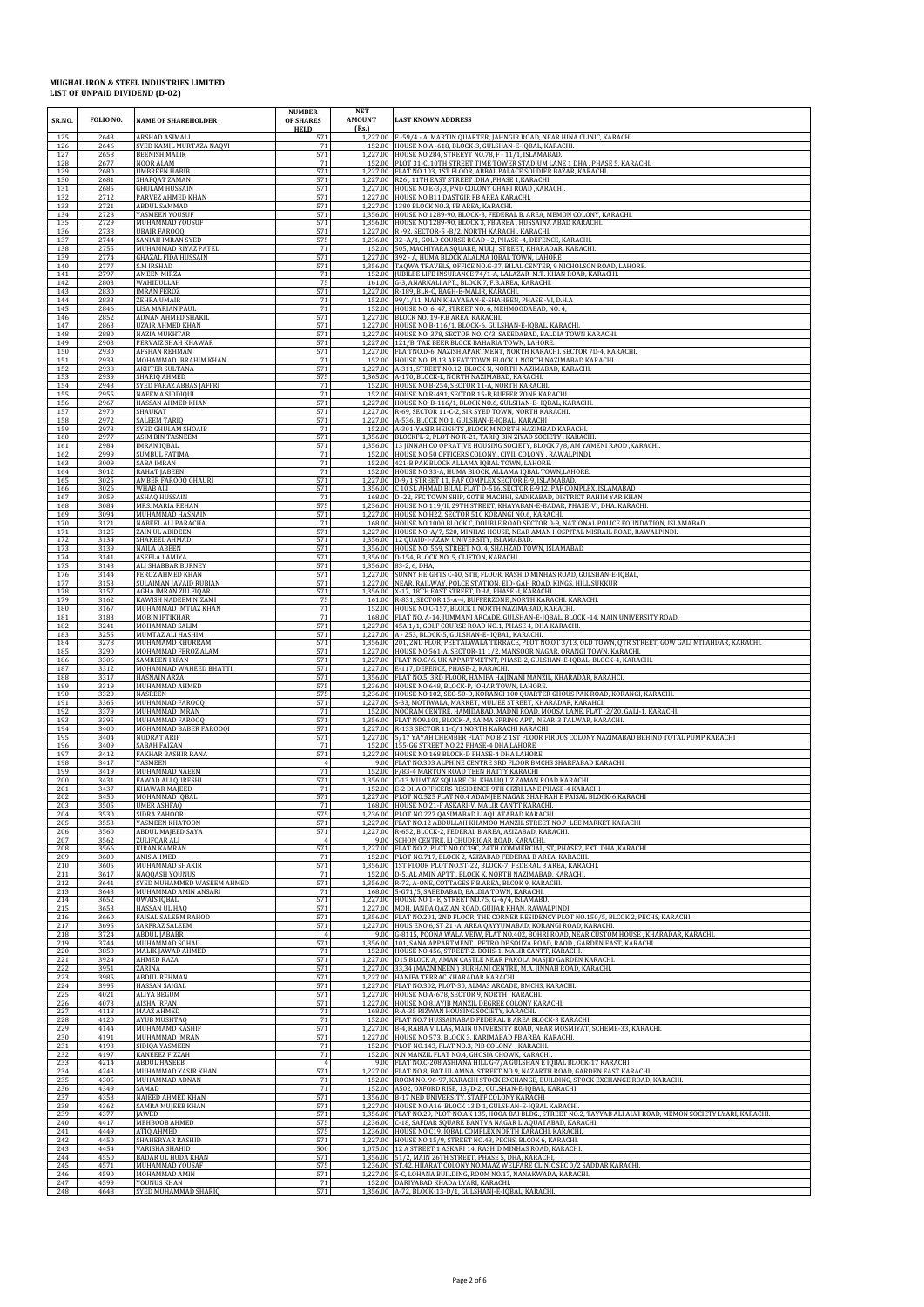| SR.NO.     | FOLIO NO.    | <b>NAME OF SHAREHOLDER</b>           | <b>NUMBER</b><br><b>OF SHARES</b><br><b>HELD</b> | NET<br><b>AMOUNT</b><br>(Rs.) | <b>LAST KNOWN ADDRESS</b>                                                                                                                                 |
|------------|--------------|--------------------------------------|--------------------------------------------------|-------------------------------|-----------------------------------------------------------------------------------------------------------------------------------------------------------|
| 249        | 4693         | SHAIKH ARSHAD AHMED BHINDARI         | 71                                               | 1.236.00                      | 152.00 C-113, BLOCK 5-C, SECTOR NO.11-C-1, FAIZA AVENUE, NORTH KARACHI, KARACHI.                                                                          |
| 250        | 4702         | SALMAN SHAKOOR ABBASI                | 575                                              |                               | 15/B1, KHAYABAN-E- MUHAFAZ, PHASE 8.DHA, KARACHI.                                                                                                         |
| 251        | 4703         | MUHAMMAD SAEED                       | 71                                               | 168.00                        | C-77, AYESHA SALEEM, APPATMENT, 9TH, COMMERCIAL, STREET, PHSE 4, DHA, KARACHI.                                                                            |
| 252        | 4713         | <b>NOMAN KHAN</b>                    | 75                                               |                               | 161.00 BRIDGE VIEW, APPARTMENT, BLOCK 2, 5TH FLOR .501, FERER TOWN , CLIFTON KARACHI.                                                                     |
| 253        | 4717         | MARIA RAJPUT                         | 575                                              |                               | 1,365.00 HOUSE NO.B - 21, BLOCK-18, F.B AREA, KARACHI.                                                                                                    |
| 254        | 4732         | MUHAMMAD IMRAN                       | 571                                              |                               | 1,356.00 110 CANEL PARK RAHIM YAR KHAN                                                                                                                    |
| 255        | 4740         | <b>NUSRAT SHAKILA</b>                | 500                                              | 1.075.00                      | NEW SADIQ BAZAR RAHIM YAR KHAN                                                                                                                            |
| 256        | 4783         | MUMESH KUMAR SOBHANI                 | 571                                              | 1,227.00                      | BAGLOW AZI MUHALLA HAPPY HOMES PHASE-2, QASMABAD HYDERABAD.                                                                                               |
| 257        | 4800         | MUHAMAMD HAMID KHAN GHORI            | 571                                              |                               | 1,227.00 HOUSE NO.3/D BLOCK-A UNIT NO.5, LATIFABAD HYDERABAD.                                                                                             |
| 258        | 4802         | SHEELA BACHANI                       | 571                                              |                               | 1,370.00 FLAT NO.19, ASAD PARADISE PHASE ONE QASIMABAD HYDERABAD.                                                                                         |
| 259        | 4824         | MUHAMMAD ALI RAO                     | 571                                              |                               | 1,227.00 HOUSE NO.74/2-D, STREET 32, SECTOR F-61, ISLAMABAD.                                                                                              |
| 260        | 4825         | MUHAMMAD SHAHAB QAZI                 | 571                                              |                               | 1,356.00 HOUSE NO.69-B, STREET NO.17, GULZAR-E-QUAID-E-RAWALPINDI.                                                                                        |
| 261        | 4834         | NOREEN KHURRAM                       | 571                                              |                               | 1,227.00 HOUSE NO.133-A, KASHMIR ROAD, RAWALPINDI.                                                                                                        |
| 262        | 4837         | RIAZ UL HAQ MIRZA                    | 571                                              |                               | 1,227.00 MCB RAWALPINDI CITY-0581 RAWALPINDI                                                                                                              |
| 263        | 4840         | SAAD HAMZA                           | 571                                              |                               | 1,227.00 ZB 80/A MOHALLAH ALAMABAD NAI ABADI DHOKE HASSU RAWALPINDI                                                                                       |
| 264        | 4841         | <b>SARA KANWAL</b>                   | 71                                               |                               | 152.00 ZB 80/A MOHALLAH ALAMABAD NAI ABADI DHOKE HASSU RAWALPINDI                                                                                         |
| 265        | 4865         | TANVEER AHMAD                        | 571                                              |                               | 1,227.00 HOUSE NO.13, STREET NO.52, ISLAMABAD.                                                                                                            |
| 266        | 4921         | ZAHIDA ASGHAR ALI                    | 71                                               | 9.00                          | 152.00 HOUSE NO.644, 8-B/5, KHAN STREET, BANK ROAD, ISLAMPURA, LAHORE.                                                                                    |
| 267        | 4929         | <b>SM ASIF NAZIR</b>                 | $\overline{4}$                                   |                               | 81-P, M.A. JOHAR TOWN, LAHORE.                                                                                                                            |
| 268        | 4931         | SYED ALI ASIM KIRMANI                | 71                                               |                               | 152.00 86-F, MOHAFIZ TOWN, MULTAN ROAD, LAHORE.                                                                                                           |
| 269        | 4938         | <b>UMER DIN</b>                      | 575                                              |                               | 1,236.00 134-,ABU BAKAR, BLOCK NEW GARDEN TOWN, LAHORE.                                                                                                   |
| 270        | 4940         | HASSAN MEHMOOD BABRI                 | 571                                              | 1,227.00                      | 512-C FAISAL TOWN, LAHORE.                                                                                                                                |
| 271        | 4944         | NASREEM AFZAL                        | 571                                              |                               | 1,356.00 F-82, STREET 7-A OFFICER COLONY, CAVELRY GROUND, WALTON ROAD, LAHORE.                                                                            |
| 272        | 4948         | AFIFA                                | 571                                              |                               | 1,227.00 HOUSE NO.27, BLOCK NO.2, KARIM PARK RAVI ROAD, LAHORE.                                                                                           |
| 273        | 4951         | REHMAN ALI                           | 71                                               |                               | 168.00 PO BOX. NASIR PUR, KALAN THE BHALWAL, DIST SARGHODA.                                                                                               |
| 274        | 4981         | MEHWISH                              | 571                                              | 1.227.00                      | MEMON MUHALLAH PIRYALOI TALUKA, KINGRI DISSTIC, KHAIRPUR                                                                                                  |
| 275        | 4984         | NIAZ ALI MEMON                       | 71                                               |                               | 152.00 HOUSE NO.C-381, NEAR JAMIA MUSJED, LAHOREI MOHALLA, KARKANA                                                                                        |
| 276        | 5021         | <b>FAIZAN AHMED</b>                  | 571                                              | 1,227.00                      | 3-B-10/5 NAZIMABAD KARACHI                                                                                                                                |
| 277        | 5026         | RIDA NAZ FARUQI                      | 575                                              |                               | 1,236.00 C-19 BLOCK-A NORTH NAZIMABAD KARACHI                                                                                                             |
| 278        | 5044         | <b>AZEEM US SHAN</b>                 | 571                                              |                               | 1,227.00 FLA TNO.D-4, BLOCK 14, JAMALI ARCADE GULSHAN IQBAL KARACHI.                                                                                      |
| 279        | 5050         | <b>NAHEED</b>                        | 571                                              |                               | 1,227.00 DADA TERRACE FLAT NO.301 GUL MEHAR STREET JHANGIR ROAD, KARACHI.                                                                                 |
| 280        | 5054         | FEHMIDA KHAN                         | 571                                              | 1,227.00                      | HOUSE NO.710-6, UMER CENTER, FATIMA JINNAH COLONY, JAMSHED ROAD, KARACHI.                                                                                 |
| 281        | 5056         | SHAMSHAD AKHTAR                      | 571                                              | 1.227.00                      | C-404/5, AL RAUF ROYAL CITY BLK -19, GULISTAN-E-JOHAR KARACHI.                                                                                            |
| 282        | 5058         | MUHAMMAD IQBAL                       | 571                                              | 1,356.00                      | 1,356.00 76/2, STREET 26 DHA, PHASE 6, KARACHI.                                                                                                           |
| 283        | 5062         | SYED SHAHNAWAZ                       | 571                                              |                               | AR CLASSIC GROUND FLOOR, FLAT NO.198, BLOCK-13, STREET NO.15, KARACHI.                                                                                    |
| 284        | 5063         | <b>ABDUR RASHEED</b>                 | 71                                               |                               | 152.00 252-B, SECOND FLOOR DMCHS, BLOCK 3, KARACHI.                                                                                                       |
| 285        | 5067         | NASEEM                               | $71\,$                                           |                               | 152.00 PLOT NO.Z/212, FLAT NO-4, BLOCK 7/8, AL HAMRA SOCIETY KARACHI.                                                                                     |
| 286        | 5094         | AHSAN SIDDIQUI                       | 575                                              | 1.236.00                      | R-359, BLOCK-18, F.B. AREA, SAMANABAD, KARACHI.                                                                                                           |
| 287        | 5138         | IKRAM ULLAH KHAN NIAZI               | 571                                              |                               | 1,227.00 R-37, PARADISE HOMES ABUL HASSAN ISPAHANI ROAD GULSHAN-E-IQBAL KARACHI.                                                                          |
| 288        | 5163         | SAMAN AFZAL                          | 571                                              | 1.227.00                      | 1,227.00 HOUSE NO.912 RAVI BLOCK ALLAMA IQBAL TOWN LAHORE                                                                                                 |
| 289        | 5185         | SYED MUHAMMAD ABBAS RAZA             | 571                                              |                               | 3RD FLOOR ALI PRIDE, F.B. AREA BLOCK-20, KARACHI.                                                                                                         |
| 290        | 5190         | AHMED RAZA KAZI                      | 71                                               |                               | 152.00 5TH FLOOR SIDCO AVENUE CENTRE MAULANA DEEN MUHAMMAD WAFAI ROAD, SADDAR KARACHI.                                                                    |
| 291        | 5210         | MUSTAFA SHAFI KHAN                   | 571                                              |                               | 1,227.00 L-3 ERUM PALACE BLOCK 13A, GULSHAN-E-IQBAL, KARACHI.                                                                                             |
| 292        | 5221         | MAJEED AHMED                         | 71                                               |                               | 152.00 KOT SHIEKH, ALLAH DIN, NEAR CANAL REST, HOUSE KHUDIAN KHAS, TEHSIL AND DISTRICT, KASUR.                                                            |
| 293        | 5237         | SABOOHI TARIQ                        | 571                                              |                               | 1,227.00 HOUSE NO.123, BLOCK -N, DHA, PHASE1,LAHORE.                                                                                                      |
| 294        | 5257         | AMEERA ISMAIL                        | 75                                               |                               | 161.00 HOUSE NO.A 14/1, BLOCK - 20, LATIFEE CO OPERATIVE SOCIETY, GULISTAN - E-JOHAR, KARACHI.                                                            |
| 295        | 5261         | MOHAMMAD FARHAN KHAN                 | 571                                              |                               | 1,227.00 KACHI MEMON BUILDING 2ND FLOOR HOUSE NO.B-13 KARACHI                                                                                             |
| 296        | 5262         | <b>SUNDUS SHAYAN</b>                 | 75                                               |                               | 178.00 HOUSE NO.A-146 BLOCK-3 GULSHAN E IQBAL KARACHI                                                                                                     |
| 297        | 5266         | MOHAMMAD IKRAM KHAN LODHI            | 571                                              |                               | 1,356.00 FALAK NAZ VIEW, FLAT-B-26, OPP. AIR PORT, NATIONAL HIGH WAY, KARACHI.                                                                            |
| 298        | 5318         | NAUSHAD ALI                          | 571                                              |                               | 1,227.00 FLAT NO.C505 ML HEIGHTS JM-152, BURGHARI ROAD, SOLDIER BAZAR NO.2, KARACHI.                                                                      |
| 299<br>300 | 5329<br>5340 | MUHAMMAD IRFAN<br><b>HABIBA</b>      | 571<br>571<br>571                                | 1.227.00                      | 1,227.00 FLAT NO910, 9TH FLOOR, SANA RESIDENCY, GARDEN WEST KHI.<br>AL AMIN APPATMENT, FLAT B-11, BLOCK NO.368, GARDEN EAST .KHI                          |
| 301<br>302 | 5343<br>5344 | ABID MEHMOOD<br><b>HUMA IFTIKHAR</b> | 571                                              |                               | 1,356.00 HOUSE NO.2, NISAR ROAD, WEST BRIDGE-II, RAWALPINDI.<br>1,356.00 C/O. NAI ZINDAGI OFFICE-37-38, TOP FLOOR, BEVERLY, CENTER, BLUE AREA, ISLAMABAD. |
| 303        | 5347         | ABIDA AWAIS                          | 71                                               |                               | 152.00 HOUSE NO.A-753, SECTOR 11-A, GULSHAN-E-USMAN, NORTH KARACHI, KARACHI.                                                                              |
| 304        | 5374         | SYED OMAR FAROOQ                     | 571                                              |                               | 1,227.00 FLAT NO.3, PLOT NO.412, C.P & BARAR SOCIETY, BLOCK-7/8, KARACHI.                                                                                 |
| 305        | 5383         | SHEIKH ALI SAEED                     | 71                                               | 152.00                        | HOUSE NO.S-20/II, 16EAST STREET, PHASE -1, DHA, KARACHI.                                                                                                  |
| 306        | 5393         | <b>BASHIR AHMED</b>                  | 71                                               |                               | 152.00 R-2003, KARIMABAD COLONY, FEDERAL B AREA, BLOCK -3, KARACHI.                                                                                       |
| 307        | 5395         | ZEESHAN ANWER                        | 571                                              |                               | 1,227.00 HOUSE NO.5 PLOT NO.73/C 11TH COMMERCIAL STREET DHA KARACHI                                                                                       |
| 308        | 5500         | <b>RIZWAN NISAR</b>                  | 71                                               |                               | 152.00 9/1, 19-STREET, KHAYABAN-E-TAUHEED, DHA, V KARACHI                                                                                                 |
| 309        | 5561         | MUHAMMAD WAQAS                       | 571                                              |                               | 1,227.00 MODEL TOWN, RAWALPINDI.                                                                                                                          |
| 310        | 5613         | ADNAN AHMED                          | 571                                              |                               | 1,227.00 PLOT NO.E-26/2, HOUSE NO.170, BEHAR COLONY, KARACHI.                                                                                             |
| 311        | 5631         | MUHAMMAD ASLAM                       | 71                                               |                               | 152.00 H NO.43, STREET - 2, KHYBER COLONY, ZARAR SHAHEED ROAD, LAHORE CANTT.                                                                              |
| 312        | 5637         | SYED TARIQ ALI                       | 571                                              |                               | 1,356.00 FLAT NO.11-C, ASKARI IV, CHAKLAL SCHEME-III RAWALPINDI.                                                                                          |
| 313        | 5638         | <b>RAMZAN IDREES</b>                 | 571                                              |                               | 1,227.00 VILLAGE CHEHARI BINAIAL P/O CHFHARI DOLAL PHAR WAL TEHSIL GUJAR KHAN DISTT. RAWALPINDI.                                                          |
| 314        | 5650         | MUHAMMAD ARMAN                       | 571                                              |                               | 1,227.00 BUILDING NO.64 10TH COMMERCIAL STREET SHOP NO.1 DHA PHASE-IV KARACHI                                                                             |
| 315        | 5675         | <b>NEELAM KHAN</b>                   | $\overline{4}$                                   |                               | 9.00 HOUSE NO.6, 1ST FLOOR, STREET 9, SECTOR-B, QAYYMABAD KARACHI.                                                                                        |
| 316        | 5688         | ADNAN                                | 571                                              |                               | 1,227.00 JAMSHED ROAD NO.3, ASHFAQ PLAZA, FLAT NO.31, KARACHI.                                                                                            |
| 317        | 5696         | YASMEEN FAROOQ                       | 571                                              |                               | 1,227.00 FLT NO 102, KIRAN ARCADE, BLOCK 7/8, 353CP BERAR SOCIETY, DHORAJI, KARACHI.                                                                      |
| 318        | 5703         | HAFIZ MUHAMMAD FAROOQ                | 71                                               |                               | 152.00 BASTI DABADEWANMARALI DARKABPUR SHARQI DAKHANA KHAN BELA MULTAN                                                                                    |
| 319        | 5708         | JUNAID AHMED                         | 571                                              |                               | 1,227.00 BHATTI HOUSE WARD NO,12, HISBANI MOHALLA KANDIARO NAUSHAHRO FEROZE                                                                               |
| 320        | 5714         | MUHAMMAD IRFAN JAVED                 | 71                                               |                               | 152.00 HOUSE NO.47, OFFICERS ENCLAVE, KORAL CHOWK, ISLAMABAD.                                                                                             |
| 321        | 5733         | <b>VICKY KUMAR</b>                   | 571                                              |                               | 1.370.00 FLAT NO.102. SHAHZAD APPATMENT, STREET NO.3. NEAR LAMS COLLEGE BATH YEE LAND CLIFTON KHI.                                                        |
| 322        | 5748         | MOIZ IQBAL HUSSAIN                   | $\overline{4}$                                   |                               | 9.00 ADAMIEE BUDHA ROAD, MUSTAFA MARKET, FLAT NO.26, LIGHT HOUSE, KARACHI.                                                                                |
| 323        | 5752         | HUSSAIN                              | $\overline{4}$                                   | 9.00                          | F-26-B, MUSTAFA MARKET BLD, ADAMJEE BUDHA ROAD, LIGHT HOUSE, KARACHI.                                                                                     |
| 324        | 5761         | MUHAMMAD MUDASAR NAWAZ               | 571                                              |                               | 1,227.00 JAMAL K P.O. BASIR PUR, THE DEPAL PUR, DISTT, OKARA.                                                                                             |
| 325        | 5777         | FAHAD RASHID AHMED KHAN              | 71                                               |                               | 168.00 HOUSE NO.93/2, OFFICERS MESS, PAF BASE, MUSHAF, SARGODHA                                                                                           |
| 326        | 5812         | RANA TALIB HUSSIAN TALIB             | 71                                               |                               | 168.00 QAID AZAM PARK NEAR JAMIA SADDIQUE NAQSH BANDI KOT LAKH PAT, LAHORE                                                                                |
| 327        | 5816         | <b>ADNAN</b>                         | 571                                              |                               | 1,227.00 PLOT NO.1726/56 MUSLIM MUJAHID COLONY JUNA GARH BALDIA TOWN, KARACHI.                                                                            |
| 328        | 5818         | MUHAMMAD KHALID KASMANI              | 571                                              |                               | 1,227.00 2ND FLOOR FLAT NO.K 16 SHAHLIMAR GARDEN WEST KARACHI.                                                                                            |
| 329        | 5822         | ZAIN ZAFAR                           | 575                                              | 1.236.00                      | D-56, BLOCK H, NORTH NAZIMABAD, KARACHI.                                                                                                                  |
| 330        | 5828         | ANWAR                                | 71                                               | 168.00                        | A-399 BLOCK 4, NORTH NAZIMABAD KARACHI.                                                                                                                   |
| 331        | 5832         | SYED SAFDAR ALI                      | 571                                              | 1,227.00                      | D-79 BLOCK-B, NORTH NAZIMABAD KARACHI.                                                                                                                    |
| 332        | 5858         | <b>GHULAM MOHY UDDIN</b>             | 571                                              | 1.356.00                      | HOUSE NO. L-1037/A, SECTOR 4-A, SURJANI TOWN, KARACHI.                                                                                                    |
| 333        | 5859         | <b>SOHAIL SHAKEEL</b>                | 75                                               |                               | 161.00 HOUSE NO.L-883, SECTOR 5A2, NORTH KARACHI, KARACHI,                                                                                                |
| 334        | 5864         | SYEDA FATIMA ARIF                    | 571                                              |                               | 1,227.00 B-102, YOUSUF ARCADE BLOCK L, NORTH NAZIMABAD, KARACHI.                                                                                          |
| 335        | 5871         | AHMED RAZA QADRI                     | 571                                              | 1,370.00                      | 1,227.00 MAKAN NO.8, CITY RAILWAY COLONY, BLCOK 253, KARACHI.                                                                                             |
| 336        | 5883         | <b>VIJAY KUMAR</b>                   | 571                                              |                               | HOUSE NO.350-A, MASOOM SHAH COLONY, KALA PUL, KARACHI.                                                                                                    |
| 337        | 5888         | KIRANUMESH MAHESHWARI                | 571                                              | 1.370.00                      | 96 DEPOT LINE SADAR KARACHI.                                                                                                                              |
| 338        | 5891         | MAHESH KUMAR                         | 571                                              |                               | 1,370.00 FLAT NO.2, 6TH FLOOR, FAKIA TERRACE PLOT NO.D-5/21, STREET NO.2, DEHLI COLONY NO.2, CLIFTON, KARACHI.                                            |
| 339        | 5899         | MUHAMAMD SARWAR JAWAID               | 571                                              | 1,356.00                      | 3H4/9, NAZIMABAD NO.3, KARACHI.                                                                                                                           |
| 340        | 5921         | MIRZA ZAFAR BAIG                     | 71                                               | 152.00                        | HOUSE NO.A /901. SHAH FAISAL COLONY, KARACHI,                                                                                                             |
| 341        | 5955         | LEKH RAJ                             | 571                                              | 152.00                        | 1,227.00 MAHESHWALA MAHALA CHACHRO THARPARKER,                                                                                                            |
| 342        | 5964         | RABAIL KAWISH                        | 71                                               |                               | HOUSE NO.C-381, NEAR JAMIA MASJID LAHORI, MOHALLA LARKAN.                                                                                                 |
| 343        | 5974         | <b>UMAIR FAROOQ</b>                  | 571                                              | 1.227.00                      | FLAT NO.01, BLOCK-A, SAIMA SPRING APARTMENT, NEAR 03 TALWAR CLIFTON, KARACHI.                                                                             |
| 344        | 5976         | SAMINA BANO                          | 71                                               | 152.00                        | FLAT NO.402, 4TH FLOOR, HAJIANI MANSION, KHARADAR, KARACHI.                                                                                               |
| 345        | 5989         | <b>UBEDA KHALID</b>                  | 71                                               |                               | 152.00 HOUSE NO.7/4, NAZIMABAD NO.1, BLOCK -1-E, KARACHI.                                                                                                 |
| 346        | 5999         | MUHAMMAD IBRAHIM                     | 571                                              |                               | 1,227.00 FLAT NO503, RENO CENTRE, RANDEL ROAD, NEAR UNKASARIA HOSPITAL, KARACHI.                                                                          |
| 347        | 6000         | <b>VISHAL KUMAR</b>                  | 571                                              |                               | 1,370.00 FLAT NO.507, BLOCK- NO.A, RENO CENTRE, SADDAR, KARACHI.<br>1,370.00 FLAT NO.C-503, AL NOOR CENTER, UNKLE SURIA HOSPITAL SADDAR KARACHI.          |
| 348<br>349 | 6005<br>6030 | MAHESH KUMAR<br><b>BUSHRA ALI</b>    | 571<br>571                                       | 1,227.00                      | 7/114, MODEL COLONY, KARACHI.                                                                                                                             |
| 350        | 6031         | DILSHAD AHMED KHAN                   | 71                                               | 168.00                        | B-307, SHAMIL HEAVEN GULISTAN-E-JOHAR, BLOCK 16, KARACHI.                                                                                                 |
| 351        | 6036         | SYED SHUA HUSSAIN                    | 571                                              |                               | 1,356.00 FLAT NO.C-6, ZEHRA SQUARE, BLOCK NO.6, GULSHAN-E-IQBAL, KARACHI.                                                                                 |
| 352        | 6039         | MUHAMMAD RIAZ AHMED                  | 71                                               |                               | 168.00 HOUSE NO.L-571, NORTH KARACHI, SECTOR 5-L, KARACHI.                                                                                                |
| 353        | 6041         | MUHAMMAD AHMER NOMAN                 | 571                                              |                               | 1,356.00 C-8, STREET 01, BLOCK 2, CHAPAL SUNCITY, KDA SCHEME 33, KARACHI.                                                                                 |
| 354        | 6064         | MOHSIN ABBAS HAIDERY                 | 71                                               | 152.00                        | 168.00 FLAT NO.2048, RUFI GREEN CITY BLOCK 18, GULISTAN-E-JOHAR, KARACHI.                                                                                 |
| 355        | 6070         | MARYAM EJAZ                          | 71                                               |                               | FLAT NO.103, FOUR SQUARE, RESIDENCY BLOCK 4, NEAR MEHMIL CNG PUMP, MAIN UNIVERSITY ROAD, JOHAR, KARACHI.                                                  |
| 356        | 6071         | SUMRANA PERVAIZ                      | 71                                               |                               | 152.00 FLAT NO.D-4, BLOCK 4, SAIMA PLAZA SB 4, KARACHI.                                                                                                   |
| 357        | 6072         | AMNA KHATOON                         | 575                                              |                               | 1,236.00 B-189, PEARL STREET, BLOCK 14, GULISTAN-E-JOHAR, KARACHI.                                                                                        |
| 358        | 6081         | AMIR MAJID BILLO                     | 571                                              |                               | 1,227.00 HILL VIEW ,APPARTMENTS, A-586,167/5,KMCHS,BLOCK 7-8, GOL MEMON MASJID KARACHI,                                                                   |
| 359        | 6091         | <b>RAFAT DILSHAN</b>                 | 71                                               |                               | 152.00 FLAT NO.B-307, SHUMAIL HEAVEN, BLOCK 18, GULISTAN-E-JOUHAR, KHI.                                                                                   |
| 360        | 6114         | MUHAMMAD ZIA UL QAMAR KHAN           | 71                                               | 152.00                        | 168.00 R-201, BLOCK-16, F.B. AREA, KARACHI.                                                                                                               |
| 361        | 6124         | NASREEN SABA                         | 71                                               |                               | HOUSE NO.R-905/9-F, BAREA, KARACHI.                                                                                                                       |
| 362        | 6127         | SYEDA HINA TALIB                     | 571                                              | 1,227.00                      | B-9, FARHANA SQUARE, BLOCK-M, KARACHI.                                                                                                                    |
| 363        | 6136         | MUHAMMAD KAZIM UDDIN                 | 571                                              | 1,227.00                      | R-884, SECTOR-9, NORTH KARACHI KARACHI.                                                                                                                   |
| 364        | 6140         | <b>GHAZALA MIR</b>                   | 575                                              | 1,236.00                      | R-838, SECTOR-15-A/1, BUFFER ZONE, KARACHI.                                                                                                               |
| 365        | 6142         | SHABEEN ASHRAF                       | 71                                               |                               | 152.00 HOUSE NO.269-15, DASTAGIR GOUHRABAD, F.B. AREA, KARACHI.                                                                                           |
| 366        | 6147         | <b>FOZIA QURESHI</b>                 | 571                                              |                               | 1,227.00 FLAT NO.B-2, ZEESHAN HOMES, 18/4, BLOCK-3, F.B. AREA, KARACHI.                                                                                   |
| 367        | 6166         | MUHAMMAD ASIF                        | 571                                              |                               | 1,356.00 HOUSE NO.L12, SECTOR 11A, NORTH KARACHI, NEAR POWER HOUSE CHOWRANGI, KHI.                                                                        |
| 368        | 6176         | MUHAMMAD MAZHAR                      | 571                                              | 1,227.00                      | HOUSE NO.5/S-108 ALFALAH STREET LIAQUAT ASHRAF COLONY MAHMOODABAD KARACHI                                                                                 |
| 369        | 6185         | NADIA SIDDIQUI                       | 571                                              |                               | 1,227.00 A-52 BLOCK-13 GULSHAN E IQBAL KARACHI                                                                                                            |
| 370        | 6192         | MUHAMMAD ALI JAN                     | 571                                              |                               | 1,227.00 49-C LDA FLATS MODEL TOWN EXT. N BLOCK, LAHORE                                                                                                   |
| 371        | 6197         | ALINA AKRAM                          | 571                                              |                               | 1,227.00 HOUSE NO.266 BLOCK K2 WAPDA TOWN, LAHORE.                                                                                                        |
| 372        | 6203         | RASHIDA                              | 75                                               |                               | 161.00 PLOT 1/4 SR-13 FLAT NO.103, PRESS WALA TOWER M. BIN QASIM ROAD, NEAR SM LAW COLLEGE KARACHI.                                                       |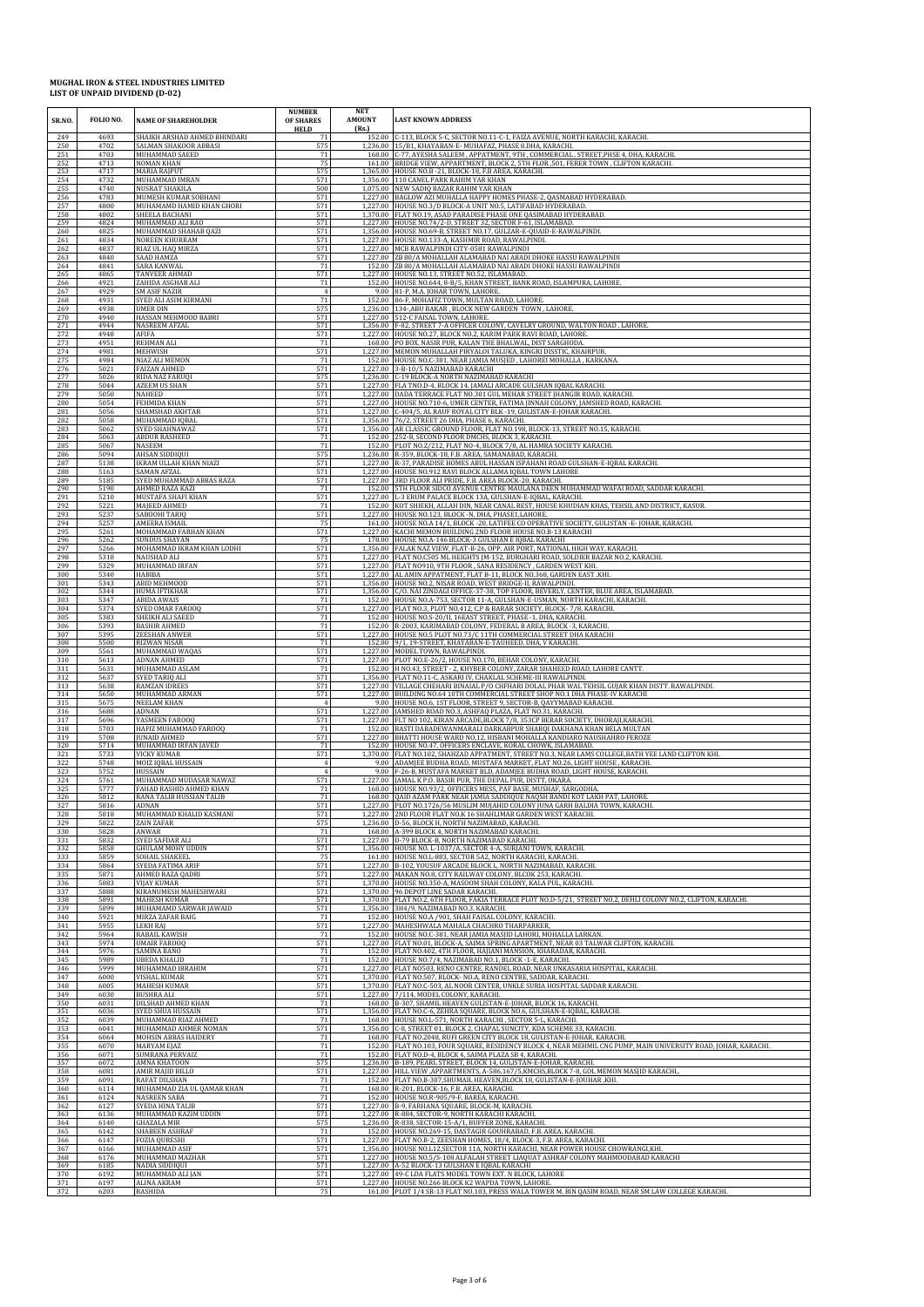| SR.NO.<br>373     | FOLIO NO.<br>6224        | <b>NAME OF SHAREHOLDER</b><br><b>ABDUL GHAFFAR</b> | <b>NUMBER</b><br>OF SHARES<br><b>HELD</b><br>571 | <b>NET</b><br><b>AMOUNT</b><br>(Rs.) | <b>LAST KNOWN ADDRESS</b><br>1,227.00 MUHALLA MUHAMMAD AMEEN KHAN ESA KHEL MIANWALI                                                                                                                                     |
|-------------------|--------------------------|----------------------------------------------------|--------------------------------------------------|--------------------------------------|-------------------------------------------------------------------------------------------------------------------------------------------------------------------------------------------------------------------------|
| 374               | 6239                     | <b>SYED ALI BIRJEES</b>                            | 571                                              |                                      | 1,227.00 HOUSE NO.186 SECTOR A-2 TOWNSHIP LAHORE                                                                                                                                                                        |
| 375               | 6248                     | SEEMA KHURRAM QAZI                                 | 571                                              |                                      | 1,227.00 17-A, ASKARI 3, KARACHI.                                                                                                                                                                                       |
| 376               | 6255                     | SHAHIDA PERVEEN                                    | 575                                              |                                      | 1,236.00 54B/II, OLD SUNSET BOOLEVARD PHASE 2, DHA KARACHI.                                                                                                                                                             |
| 377               | 6264                     | KAMRAN MUHAMAMD ELYAS                              | 571                                              |                                      | 1,356.00 39/2, 5TH COMMERCIAL STREET PHASE IV DHA, KARACHI                                                                                                                                                              |
| 378               | 6266                     | SUMMAYA                                            | 571                                              |                                      | 1,356.00 FLAT NO.11,1M QADRI MANZIL CHAND BIBI ROAD NANAKWADA KARACHI.                                                                                                                                                  |
| 379               | 6273                     | MOHAMMAD NAEEM SHAIKH                              | 571                                              |                                      | 1,227.00 HOUSE NO.M7-4 FLORADE HOMES PHASE-5 EXT DHA KARACHI.                                                                                                                                                           |
| 380               | 6277                     | YOUSIF SHAIKH                                      | 71                                               |                                      | 168.00 HOUSE NO-63-B. ALAMGIR SOCIETY MODEL COLONY KARACHI.                                                                                                                                                             |
| 381               | 6281                     | SALIK MAJEED                                       | 571                                              |                                      | 1,356.00 R-2-AL FALAH HOUSING SOCIETY, SHAH FAISAL COLONY-3 KHI.                                                                                                                                                        |
| 382               | 6285                     | AIZA                                               | 571                                              |                                      | 1,227.00 OFFICE #14, THIRD FLOOR, AL-HAFEEZ SUITES, 69-B/2, GULBERG-3, LAHORE                                                                                                                                           |
| 383               | 6286                     | WAHAJ AHMED                                        | 71                                               |                                      | 168.00 PLOT NO.93-34 BLOCK 3 FLAT NO. 102 OPP LIAQUAT NATIONAL HOSPITAL                                                                                                                                                 |
| 384               | 6287                     | AHTESHAM UL HAQUE                                  | 571                                              |                                      | 1,227.00 B 68 BLK 2 GULISTAN E JOHAR KARACHI                                                                                                                                                                            |
| 385               | 6288                     | MOHAMMAD KHALID MAJEED                             | 571                                              |                                      | 1,227.00 HOUSE NO 283 RIWAZ GARDEN LOWER MALL ROAD LAHORE LAHORE                                                                                                                                                        |
| 386               | 6289                     | SYED MOHAMMAD ADIL A                               | 571                                              |                                      | 1,227.00 A-6ALFALAH SOCIETYBLOCK 2 SHAH FAISAL COLONY KARACHI                                                                                                                                                           |
| 387               | 6302                     | <b>SUFIAN JAVED</b>                                | 571                                              |                                      | 1,227.00 227-N D/E MODEL TOWN LAHORE LAHORE                                                                                                                                                                             |
| 388               | 6313                     | SHEIKH ZEESHAN SHAKIL                              | 571                                              |                                      | 1,356.00 FLAT B-68, EMPIRE CENTRE, BLOCK-20, GULISTAN-E-JOHAR KARACHI                                                                                                                                                   |
| 389               | 6316                     | <b>FOUZAN ASAD</b>                                 | $\overline{4}$                                   |                                      | 9.00 H NO E-28 1ST FLOOR RIZVIA SOCIETY NAZIMABAD NO 1                                                                                                                                                                  |
| 390               | 6317                     | HAMZA AHMAD                                        | 571                                              |                                      | 1,227.00 H NO 27 1ST FLOOR AL BABAR CENTRAL F-8 MARKET ISLAMABAD                                                                                                                                                        |
| 391               | 6321                     | MOHSIN ALI SHAH                                    | 71                                               |                                      | 152.00 A 1073 GUL SHAME HAHEED PH II KARACHI                                                                                                                                                                            |
| 392               | 6326                     | TAHIR                                              | 571                                              |                                      | 1,227.00 REGIONAL AUDIT OFFICE NORTH UBL 14TH FLOOR JINNAH AVENUE ISLAMABAD                                                                                                                                             |
| 393               | 6330                     | <b>MOHSIN BAKHTYAR</b>                             | 71                                               |                                      | 152.00 H NO 1864 TB HOSPITAL ROAD KHOONI BURJ MULTAN MULTAN                                                                                                                                                             |
| 394               | 6334                     | <b>SUFIYAN AKBAR</b>                               | 571                                              |                                      | 1,227.00 HOUSE NO.63 GALI NO23 G-10/1 ISLAMABAD                                                                                                                                                                         |
| 395               | 6338                     | AYESHA AHMED DOGER                                 | 571                                              |                                      | 1,227.00 H#27 1ST FLOOR AL BABAR CENTRE F-8 MARKAZ ISLAMABAD                                                                                                                                                            |
| 396               | 6339                     | SAIMA                                              | 571                                              |                                      | 1,227.00 STREET 05 H# 92S, SIDDIQUE AKBAR TOWN, CHAK NO 279 RBKHURD NEAR KALEEM SHAHEEDPARK GHULAM M. ABAD                                                                                                              |
| 397               | 6341                     | MUHAMMAD FAROOQ AKHTER                             | 571                                              |                                      | 1,227.00 FLAT NO-A-38 ALLAH NOOR APPARTMENT GULSHAN E IQBAL BLOCK 7                                                                                                                                                     |
| 398               | 6346                     | NAVEED RAFAQAT AHMAD                               | 571                                              |                                      | 1,227.00 354 KASHMIR BLOCK ALLAMA IQBAL TOWN LAHORE                                                                                                                                                                     |
| 399               | 6347                     | ISMAIL ZAHID SELOD                                 | 571                                              |                                      | 1,227.00 5/132 MODEL COLONY KARACHI                                                                                                                                                                                     |
| 400<br>401        | 6358<br>6360             | <b>SYED</b><br>SYED AKMAL HAIDER AK                | 571<br>571                                       | 1.356.00                             | 1,227.00 A 73 GULSHAN E IQBAL 13 D 1 KARACHI PAKISTAN                                                                                                                                                                   |
| 402               | 6363                     | MUHAMMAD FAHEEM KHAN                               | 571                                              |                                      | 1,227.00 H NO 18/8 E CATEGORY 3 SEC I 8/1 ISLAMABAD                                                                                                                                                                     |
| 403               | 6367                     | MUHAMMAD FURQAN HASAN KH                           | 571                                              |                                      | 1,356.00 54/B/1 OLD SUNSET BOULEVARD PHASE II DHA KARACHI                                                                                                                                                               |
| 404               | 6371                     | ALI                                                | 571                                              |                                      | 1,356.00 IBC-1ST FLOOR, MOBILINK HOUSE,F-8 MARKAZ ISLAMABAD                                                                                                                                                             |
| 405               | 6373                     | <b>FAISAL UR REHMAN</b>                            | 571                                              |                                      | 1,356.00 HOUSE NO A-218 NEW BLOCK 13C GULSHAN IQBAL KARACHI                                                                                                                                                             |
| 406               | 6386                     | FAHAD                                              | 571                                              |                                      | 1,227.00 HOUSE NO R-188 SECTOR 15-A/1 BUFFERZONE NORTH NAZIMABAD TOWN KARACHI.                                                                                                                                          |
| 407               | 6387                     | WAQAS                                              | 571                                              |                                      | 1,227.00 FAISAL LATIF & CO SUITE # 202 FIRST FLOOR KASHIF BLAIR PLAZA G-8 MARKAZ ISLAMABAD                                                                                                                              |
| 408               | 6538                     | NAVEED ASLAM                                       | 71                                               |                                      | 152.00 HOUSE NO.11, WAPDA COLONY, LIAQARPUR DISTT, RAHIM YAR KHAN                                                                                                                                                       |
| 409               | 6873                     | HASNAIN RAZA MERCHANT                              | 71                                               |                                      | 152.00 73 - G, BLOCK - 2, P.E.C.H.S., KARACHI.                                                                                                                                                                          |
| 410               | 6951                     | MUHAMMAD HAROON KHAN                               | $\overline{4}$                                   |                                      | 9.00 1-B, 9/10 NAZIMABAD NO.1, KARACHI.                                                                                                                                                                                 |
| 411               | 6978                     | FATIMA BANO                                        | 71                                               |                                      | 152.00 ROOM NO.27, 5TH FLOOR, SABN MANSION, NANADWADA, KARACHI.                                                                                                                                                         |
| 412<br>413        | 6990<br>7076             | AQIB<br>ABDUL MAJEED BAWANI                        | 1142                                             |                                      | 9.00 A-201 SAND VIEW HOMES FRERE TOWN, CLIFTON, KARACHI.<br>2,455.00 HOUSE NO.L-54, NEAR MASJID E SHUGA AZIZABAD, FEDERAL B AREA, KARACHI                                                                               |
| 414               | 7088                     | SHAKEEL AHMED                                      | 571                                              |                                      | 1,356.00 R-392, PAK KAUSAR TOWN, MALIR COLONY, KARACHI.                                                                                                                                                                 |
| 415               | 7204                     | SYED YOUSUF HASHMI                                 | 75                                               |                                      | 161.00 E-82 PAKISTAN RAILWAY EMPLOYEES CO-OP, HOUSING SOCIETY, GULSHAN E IOBAL, BLOCK 13-B, KARACHI,                                                                                                                    |
| 416               | 7224                     | FARZANA BANO                                       | 142                                              |                                      | 305.00 C/O M. YOUNUS RATHORE MADINA MEDICAL STORE, NEAR JINNAH PARK HALA ROAD, SHAHDADPUR.                                                                                                                              |
| 417               | 7431                     | AHMED AZHAR SYED                                   | 71                                               |                                      | 168.00 HOUSE NO.B - 61, BLOCK -13, GULSHAN- E- IQBAL, KARACHI.                                                                                                                                                          |
| 418               | 7560                     | <b>KARAN KUMAR</b>                                 | 71                                               |                                      | 186.00 FLAT NO.B-109, SHAFIQUE PLAZA, NEAR GUL PLAZA, SADDAR, KARACHI.                                                                                                                                                  |
| 419               | 7562                     | MIRZA OWAIS SAEED AHMED                            | $71\,$                                           |                                      | 152.00 51-A, PECHS, BLOCK-2, KARACHI.                                                                                                                                                                                   |
| 420               | 7585                     | <b>IFTIKHAR AHMED</b>                              | 71                                               |                                      | 168.00 FLAT NO.208/1, GULISTAN-E-JOUHAR, KARACHI.                                                                                                                                                                       |
| 421               | 7592                     | MUHAMMAD YASEEN                                    | 71                                               |                                      | 152.00 M, MUNIR M, AHMED KHANANI- SEC PVT, LTD., ROOM NO.624-627, K.S.E. BUILDING, K.S.E. ROAD, KARACHI,                                                                                                                |
| 422               | 7616                     | MUHAMMAD IMRAN                                     | 71                                               |                                      | 152.00 P.O. SARAISA SALEH HARIPUR                                                                                                                                                                                       |
| 423               | 7618                     | SAHIBZADA SHER ZAMAN KHANJI                        | 571                                              |                                      | 1,356.00 97/111, 25THE STREET, PHASE-VI, DHA, KARACHI.                                                                                                                                                                  |
| 424               | 7626                     | AHSAN MUKHTAR                                      | 71                                               |                                      | 168.00 A-97, BLOCK-S, NORTH NAZIMABAD, KARACHI.                                                                                                                                                                         |
| 425               | 7627                     | MUHAMMAD AKRAM SHAD                                | $\overline{4}$                                   |                                      | 9.00 68-B, POUNCH HOUSE COLONY, MULTAN ROAD, LAHORE                                                                                                                                                                     |
| 426               | 7631                     | OM PARKASH                                         | 71                                               |                                      | 170.00 FLAT NO.517, BLOCK-C, PRINCE AVENUE, GARDEN WEST, KARACHI                                                                                                                                                        |
| 427               | 7636                     | FAROOQ AHMAD                                       | 71                                               |                                      | 152.00 HOUSE NO.321, CIRCULAR ROAD, NEAR DHOBI GHAT RAHIM YAR KHAN                                                                                                                                                      |
| 428               | 7639                     | SYED ATIQ UR RAHMAN                                | 500                                              |                                      | 1,075.00 R-629, SECTOR 11-C/3, SIR SYED TOWN, NORTH KARACHI, KARACHI.                                                                                                                                                   |
| 429               | 7686                     | SHAMIMA SHAHID                                     | 571                                              |                                      | 1,356.00 HOUSE NO.E - 14, 3RD FLOOR, AL HAMRA PALACE, NORTH KARACHI, SECTOR - 14 - B, KARACHI.                                                                                                                          |
| 430               | 7707                     | LAIQ AHMED JABBAR                                  | 71                                               |                                      | 168.00 C - 2, GRACE CENTRE, DHA., PHASE - V, GIZRI, KARACHI.                                                                                                                                                            |
| 431               | 7723                     | MUHAMMAD SHAKEEL                                   | 71                                               |                                      | 152.00 ROOM NL521-522, 5TH FLOOR, KARACHI STOCK EXCHANGE. KARACHI.                                                                                                                                                      |
| 432               | 7726                     | SALMAN KHAN                                        | 71                                               |                                      | 152.00 363/663, FATIMA JINNAH COLONY, JAMSHED ROAD NO.2, KARACHI,                                                                                                                                                       |
| 433               | 7748                     | NOMII MUHAMMAD QASIM                               | 71                                               |                                      | 152.00 HAT NO.28, STREET NO.7, AREA NAYABAD, FAROOQ MANSION. KARACHI                                                                                                                                                    |
| 434               | 7767                     | MUHAMMAD ABID                                      | 75                                               |                                      | 161.00 F-204, AL-REHMAN ARCADE, BANTVA GALI, LEA MARKET, KARACHI.                                                                                                                                                       |
| 435               | 7782                     | MUHAMMAD SADIQ                                     | 71                                               |                                      | 152.00 RAFIA MANZIL, FLAT NO.GK 2/36, MOHALLAH JAFFAR, KHARADAR, KARACHI.                                                                                                                                               |
| 436               | 7783                     | MUHAMMAD ZAFAR                                     | 71                                               |                                      | 152.00 HOUSE NO.3/8, AL-HAMRA CENTRE, RADIO PAKISTAN, KARACHI.                                                                                                                                                          |
| 437               | 7785                     | NADEEM AKHTAR SIDDIQUI                             | 71                                               |                                      | 152.00 C/O NAVEED AKHTAR HOUSE NO.7-D, STREET NO.1, BLOCK-2, GULSHAN E IQBAL, DISTT. RAHIM YAR KHAN.                                                                                                                    |
| 438               | 7800                     | SYED YOUSUF HASHMI                                 | 142                                              |                                      | 305.00 F-82, 1ST FLOOR, PAKISTAN RAILWAY EMPLOYEES CO-OPERATVIE SOCIETY, GULSHAN E IQBAL, BLOCK-13, KARACHI.                                                                                                            |
| 439               | 7832                     | <b>ASAD MANZOOR</b>                                | 71                                               |                                      | 168.00 HOUSE NO.11, BLOCK-1, DINN MARKET, NORTH NAZIMABAD, KARACHI.                                                                                                                                                     |
| 440               | 7848                     | SHAHID MANZOOR                                     | $\overline{4}$                                   |                                      | 9.00 HOUSE NO.1205, BLOCK NO.07, MADAN SHAH NEAR REHMANIA MASIID, IHANG CITY,                                                                                                                                           |
| 441               | 7854                     | SALMA MAJID                                        | 75                                               |                                      | 178.00 HOUSE NO.97, STREET 28, KHAYABAN-E-SEHER PHASE-6, DHA KARACHI.                                                                                                                                                   |
| 442               | 7857                     | ABDUL SHAKOOR SHAIKH                               | 71                                               |                                      | 152.00 FLAT NO.5, BLOCK-30, DEFENCE GARDEN APPARTMENT, DHA, PHASE-1, KARACHI.                                                                                                                                           |
| 443               | 7870                     | ADEEL AHMED KHAN                                   | $\overline{4}$                                   |                                      | 9.00 1139. BLOCK-9. FB AREA . KARACHI.                                                                                                                                                                                  |
| 444               | 7871                     | DILEEP KUMAR                                       | 571                                              |                                      | 1,370.00 FLAT NO.602-A , BLOCK-C , NAZ PLAZA , MAIN MA JINNAH ROAD, KARAACHI.                                                                                                                                           |
| 445               | 7878                     | SYED MAJID HUSSAIN ZAIDI                           | 571                                              |                                      | 1,227.00 DOUBLE STOREY NO.22, SECTOR- 5/E, NORTH KARACHI, KARACHI                                                                                                                                                       |
| 446               | 7879                     | SYED SHAHID HUSSAIN ZAIDI                          | 571                                              |                                      | 1,227.00 HOUSE NO.R - 845, BUFFER ZONE, 15/A3, NORTH NAZIMABAD TOWN, KARACHI.                                                                                                                                           |
| 447               | 7978                     | NAVEED RIFAQAT AHMED                               | 500                                              |                                      | 1,075.00 354 - KASHMIR BLOCK, ALLAMA IQBAL TOWN, LAHORE.                                                                                                                                                                |
| 448               | 8014                     | NISAR AHMED                                        | 71                                               |                                      | 152.00 B - 34, SECTOR-11-C/1, NORTH KARACHI, KARACHI.                                                                                                                                                                   |
| 449               | 8057                     | SYED FEHAM ALI                                     | 71                                               |                                      | 168.00 B-130, RUPALI PESIDENCY, GULSHAN, BLOCK-19, KARACHI.                                                                                                                                                             |
| 450               | 8064                     | MUHAMMAD ALI                                       | 500                                              |                                      | 1,075.00 O.T. 7/16, 3RD FLOOR, ROOM-3, FATIMA MANZIL, KAGZI BAZAR, KARACHI.                                                                                                                                             |
| 451               | 8065                     | JAVED                                              | 71                                               |                                      | 152.00 FLAT NO.603, BLOCK-B, ANA TERACE, RAGHOO STREET, RAMSWAMI, KARACHI.                                                                                                                                              |
| 452               | 8066                     | <b>NISAR AHMED</b>                                 | 500                                              |                                      | 1,075.00 B - 34, SECTOR - 11 - C, /1, NORTH KARACHI, KARACHI.                                                                                                                                                           |
| 453               | 8070                     | SHELLA HUSSAIN                                     | 500                                              |                                      | 1.075.00 HOUSE NO.R-980, BLOCK - 20, F.B AREA, KARACHI,                                                                                                                                                                 |
| 454               | 8095                     | ZIKRA SIDDIQUI                                     | 71                                               |                                      | 152.00 R-560, BUFFERZONE, SECTOR 15-A/4, KARACHI.                                                                                                                                                                       |
| 455               | 8114                     | <b>GHULAM ABBAS</b>                                | 500                                              |                                      | 1,075.00 HOUSE NO.5, 5TH FLOOR, INSAF MANZIL, ADAM G. ROAD, KHARADAR, KARACHI.                                                                                                                                          |
| 456               | 8133                     | MUHAMMAD FAROOQ                                    | 500                                              |                                      | 1,187.00 JAMSHED ROAD, KARACHI.                                                                                                                                                                                         |
| 457               | 8178                     | MUHAMMAD FAROOQ                                    | 571                                              |                                      | 1,227.00 23, RABIA DUPLEX, MAIN UNIVERSITY ROAD, KARACHI.                                                                                                                                                               |
| 458<br>459        | 8181<br>9900003          | SYED TANVEER ALAM<br>STAY ORDER CASES B-1 (5% TAX) | 571<br>59451                                     | 142,682.00                           | 1,356.00 R-380, 11-C-1, NORTH KARACHI, KARACHI.                                                                                                                                                                         |
| 460<br>461        | 208021945<br>208029484   | ADNAN<br><b>NOMAN</b>                              |                                                  |                                      | 5.00 FLAT NO 101, PLOT NO 329, SIDRA APPARTMENT, GARDEN EAST, BRITTO ROAD, KARACHI<br>4.00 STH FLOOR, FLAT # 09, MACHYARA MANSION, G.K 2/46, PARIA STREET, KHARADHAR, KARACHI                                           |
| 462               | 307056501                | <b>JAWAID JOBAL</b>                                | 1150                                             |                                      | 3,019.00 A-21, FRIENDS HEIGHTS, BLOCK # K, NORTH NAZIMABAD, KARACHI                                                                                                                                                     |
| 463               | 307081657                | MUMTAZ ALI                                         | 71                                               |                                      | 170.00 RAZZAQ STREET, AHATA MOOL CHAND, KATCHI ABADI, ICHHRA, LAHORE                                                                                                                                                    |
| 464               | 307082358                | SHAHID MASUD                                       | 1000                                             |                                      | 2,400.00 C/O ARSHAD ALI, HOUSE # 20, STREET # 10, NAMDA ROAD, GT ROAD, RACHNA TOWN, SHAHDRA, LAHORE                                                                                                                     |
| 465               | 307085724                | SAQLAIN ABBAS                                      | 1150                                             |                                      | 2,761.00 FLAT # 402, BAGH-E-ZEHRA COMPLEX, BAGH-E-ZEHRA STREET, NEAR JILANI CENTRE, TOWER, KARACHI                                                                                                                      |
| 466               | 307090021                | MUHAMMAD ZAKA UR REHMAN                            | 71                                               |                                      | 170.00 HOUSE # L-779, NORTH KARACHI, SECTOR-2, KARACHI                                                                                                                                                                  |
| 467               | 364095255                | MUHAMMAD ARIF                                      | 144                                              |                                      | 346.00 HOUSE # 224, BLOCK-G, GULSHAN-E-RAVI, LAHORE                                                                                                                                                                     |
| 468<br>469        | 364103398<br>364187698   | ZAFAR IOBAL<br>SAIMA IRFAN                         | $\overline{A}$                                   |                                      | 5.00 C/O MUHAMMAD ANWAR & CO. GHALA MANDI, CHOWK AZAM, TEH & DISTT. LAYYAH<br>9.00 HOUSE #468, P.I.B COLONY, KARACHI                                                                                                    |
| 470<br>471<br>472 | 364203602<br>539017877   | SAFIULLAH JOKHIO<br>FARRUKH AHMED KHAN             | 575<br>100                                       |                                      | 1,445.00 HOUSE # D-45, FEDERAL GOVT. OFFICERS COLONY, GARDEN, KARACHI<br>215.00 FLAT NO.103, KEHKASHAN APARTMENT, SB-15, BLOCK - K, NORTH NAZIMABAD, KARACHI                                                            |
| 473               | 620042742<br>620047048   | SYED ALI ZAHEER NAQVI<br>RAJA SYED RAZA ALI        | 2284<br>75<br>571                                |                                      | 4,909.00 ASIF PALACE, FLAT NO.2, BLOCK-13, GULBERG, F.B. AREA, KARACHI<br>161.00 R-533, BLOCK-18, F.B. AREA, KARACHI<br>1,499.00 DMS DEPARTMENT, BANK ALFALAH LTD, 8TH FLOOR CAPITAL PLAZA, II CHUNDRIGARH ROAD KARACHI |
| 474<br>475        | 935024495<br>935031292   | MUHAMMAD NAWAZ KHAN<br>MUHAMMAD WAJIH HAIDER       | 500                                              |                                      | 1,200.00 HOUSE #19/2-J, PHASE-1, DHA, LAHORE                                                                                                                                                                            |
| 476               | 1669006494               | MUHAMMAD HAYAT                                     | 10                                               |                                      | 23.00 P.C.H.S. 189 C LAHORE                                                                                                                                                                                             |
| 477               | 1669014290               | <b>KASHIF JAVED</b>                                | 71                                               |                                      | 152.00 HOUSE#48-L VIEW SCHEME CANT LAHORE                                                                                                                                                                               |
| 478               | 1826066647               | SYED SAFDAR IMAM                                   | 500                                              |                                      | 1,187.00 B-16, BLOCK# 19, F. B. AREA NEAR ALNOOR MORE KARACHI                                                                                                                                                           |
| 479               | 1826079608               | <b>KAMRAN RAFI</b>                                 | 71                                               |                                      | 170.00 HOUSE# 47, KOKAN SOCIETY, HAIDER ALI ROAD, KARACHI                                                                                                                                                               |
| 480               | 1826079715               | HYDER ALI RAFI AHMAD                               | 21                                               |                                      | 45.00 95-B, STREET# 24, ASKARI# 4, RASHID MINHAS ROAD, KARACHI                                                                                                                                                          |
| 481<br>482        | 1826087312<br>3038027551 | MOBIN IFTIKHAR /<br>MUSTAFA SUBHANI                | 500<br>3800                                      |                                      | 1,131.00 A-14 JUMANI ARCADE, BLOCK-14, GULSHAN-E-IQBAL KARACHI                                                                                                                                                          |
| 483<br>484        | 3038044390<br>3228001108 | MUHAMMAD JAVED<br>SHEIKH JAVED IQBAL               | 80<br>500                                        |                                      | 9,975.00 303-J, VALINCIA SOCIETY P.E.C.H.S LAHORE<br>172.00 MOHALLAH KHIDMATGARAN DERA ISMAIL KHAN KPK PAKISTAN DERA ISMAIL KHAN<br>1,312.00 HOUSE # FE- 432, HIDE MARKET, NEAR WAHDAT COLONY, DINA NAGAR ROAD, LAHORE  |
| 485<br>486        | 3228031550<br>3228035296 | MUHAMMAD MUSHTAQ TOOR<br>AKHTAR EHSAN QURESHI      | 571                                              |                                      | 2.00 C/O FAMILY HOSPITAL, 4 - MOZANG ROAD, LAHORE<br>1,227.00 HOUSE #420, BLOCK - R - 1, JOHAR TOWN, LAHORE                                                                                                             |
| 487               | 3228042326               | MUHAMMAD AKRAM SHAD                                | 10                                               |                                      | 21.00 68 - B, POONCH HOUSE COLONY, MULTAN ROAD, LAHORE                                                                                                                                                                  |
| 488               | 3244008853               | MANSOOR AHMAD NADEEM (5MAN)                        | 71                                               |                                      | 170.00 HOUSE NO.P-61-A3, NIGHAT MATRANTI HOME, SAMAN ABAD, BHAKKAR ROAD, JHANG                                                                                                                                          |
| 489<br>490        | 3244027416<br>3244089473 | RASHID ALI ANJUM(RAA)<br>TARIQ MASOOD MAKHDUMI     | $\epsilon$                                       |                                      | 12.00 HOUSE NO.231, GULSHAN BLOCK, ALLAM IQBAL TOWN, LAHORE<br>21.00 HOUSE NO.32-A/L, BLOCK-L, GULBERG-III, LAHORE                                                                                                      |
| 491               | 3277003499               | <b>AKHTAR HUSSAIN</b>                              | $\overline{1}$                                   |                                      | 2.00 520/2, SOOFI VILLAZ F.B. AREA KARACHI                                                                                                                                                                              |
| 492               | 3277012724               | MUHAMMAD SALEEM                                    | 571                                              |                                      | 1,403.00 L-417, SECTOR 5-A/4 NORTH KARACHI KARACHI                                                                                                                                                                      |
| 493               | 3277016051               | MUNIR ISMAIL                                       | 571                                              |                                      | 1,499.00 C/O 58-A, LATIF CLOTH MARKET LAXMIDAS STREET 74000 KARACHI                                                                                                                                                     |
| 494               | 3277050265               | JAMAL                                              | 571                                              |                                      | 1,370.00 HOUSE # L-776, SECTOR - 5/D, MAMARABAD SARJANI TOWN KARACHI                                                                                                                                                    |
| 495               | 3277055883               | MOHAMMAD JAMEEL AHMED                              | 71                                               |                                      | 186.00 BANGLOW # L-17/2, FL1-2, SECTOR #2, RAO ISRAR COTTAGE SARJANI TOWN NORTH KARACHI, KARACHI                                                                                                                        |
| 496               | 3277057509               | MUHAMMAD SOHAIL                                    | 571                                              |                                      | 1,370.00 F-8, MEHRAN EXTENSION BLOCK-16, GULSHAN-E-IQBAL POST CODE-75300 KARACHI                                                                                                                                        |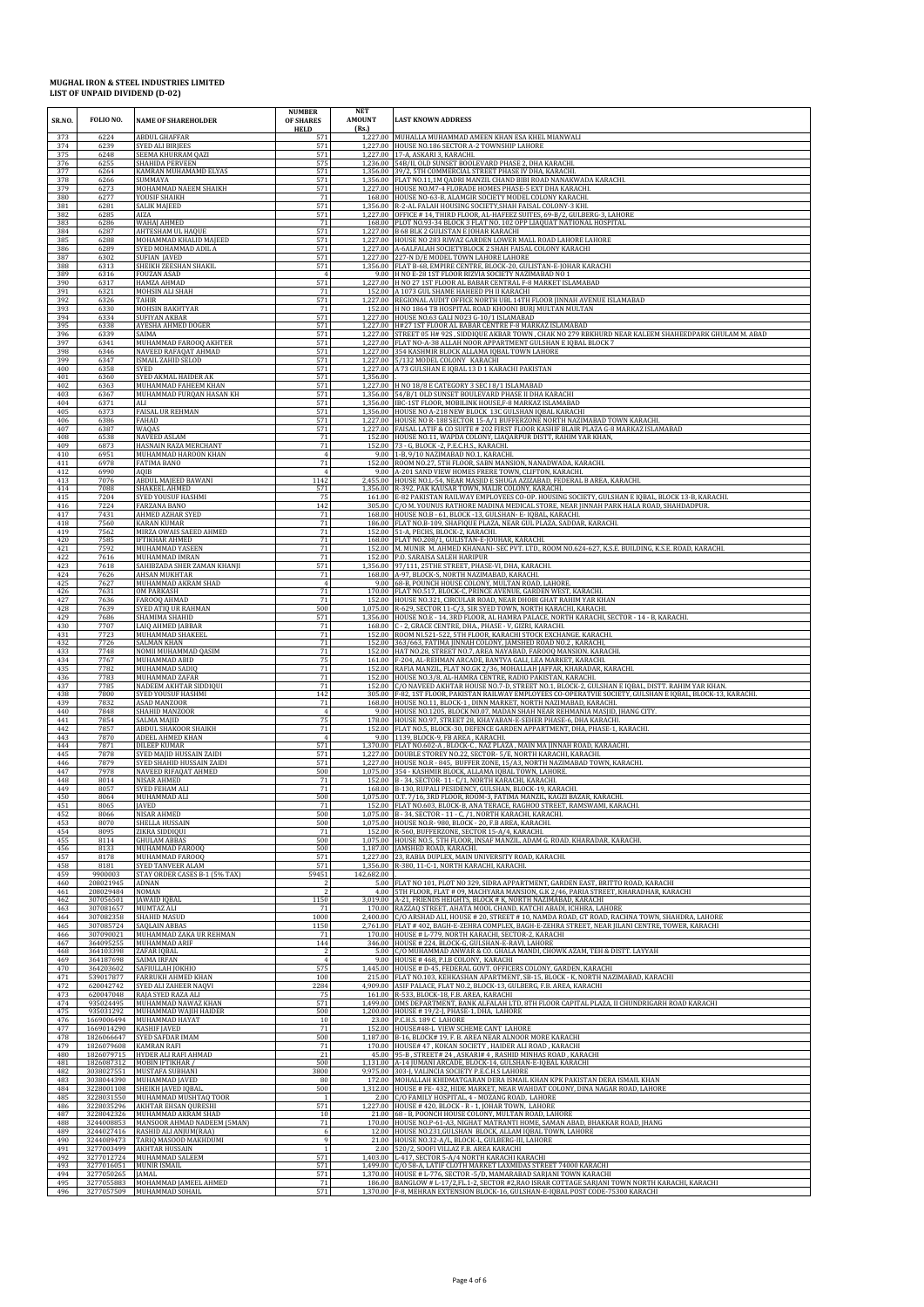| SR.NO.<br>497     | FOLIO NO.<br>3277058065                | <b>NAME OF SHAREHOLDER</b><br><b>ABDUL RAHIM</b>                     | <b>NUMBER</b><br><b>OF SHARES</b><br><b>HELD</b><br>24 | <b>NET</b><br><b>AMOUNT</b><br>(Rs.) | <b>LAST KNOWN ADDRESS</b><br>50.00 FLAT NO. 302, PLOT NO. 363 SUMAYA PALACE, BLOCK 7&8 C.P. BERAR SOCIETY, KARACHI.                                                                                         |
|-------------------|----------------------------------------|----------------------------------------------------------------------|--------------------------------------------------------|--------------------------------------|-------------------------------------------------------------------------------------------------------------------------------------------------------------------------------------------------------------|
| 498               | 3277060207                             | <b>KIBRIA HASAN</b>                                                  | 575                                                    |                                      | 1.443.00 G-40/10 MALIR EXTENSION KHOKRAPAR KARACHI                                                                                                                                                          |
| 499               | 3277067592                             | SYED AIJAZ AHMED                                                     | 71                                                     |                                      | 152.00 FLAT NO.14, FAROOQ TERRACE, N.J.MODI ST. NEAR JANG PRESS, LI CHUNDRIGAR ROAD KARACHI                                                                                                                 |
| 500               | 3277068307                             | ABDUL QADIR MOOSANI                                                  | 571                                                    |                                      | 1,356.00 SHOP # 4, INSIDE COCHINWALA MARKET, NEAR BANK AL-FALAH CLOTH MARKET BRANCH, NEW NEHAM ROAD, KARACHI                                                                                                |
| 501               | 3277075486                             | FAISAL                                                               | 75                                                     |                                      | 197.00 FLATE NO-306 MISHBA GARDEN JAMISHED ROAD NO.3 FATIMA JINNAH COLONY KARACHI                                                                                                                           |
| 502               | 3277085297                             | MUHAMMAD ARSALAN KHAN                                                | $\overline{1}$                                         |                                      | 2.00 HOUSE NO.Y-379, KORANGI # 2 1/2, KARACHI                                                                                                                                                               |
| 503               | 3277086780                             | SYED NAVEED RAHMAN                                                   | 571                                                    |                                      | 1,404.00 H.NO.148\I, STREET 33, PHASE VI KHAYABAN-E-MUHAFIZ, D.H.A KARACHI                                                                                                                                  |
| 504               | 3277088278                             | NOMAN AHMED                                                          | 21                                                     | 55.00                                | 2ND FLOOR, STATE LIFE BUILDING #1 I.I.CHUNDRIGAR ROAD, KARACHI                                                                                                                                              |
| 505               | 3277089078                             | ABDUL MAJID                                                          | 571                                                    |                                      | 1,370.00 HOUSE NO.2104, STREET#02, BLOCK#16, CHICHAWATNI DISTRICT: SAHIWAL                                                                                                                                  |
| 506<br>507        | 3277089988<br>3277091989               | KHURRAM AHMED<br><b>SAIMA NOREEN</b>                                 | 575                                                    | 10.00                                | SEND VIEW HOME, FLOOR 8TH, NO-09, FLAT# 804-A CLIFTON CANTT, KARACHI<br>1,379.00 B-124, SULTANABAD, MOULVI TAMEEZUDDIN KHAN ROAD, KARACHI                                                                   |
| 508               | 3350109526                             | <b>WALEED YOUNUS</b>                                                 | 571                                                    |                                      | 1,356.00 HOUSE NO. D-972 5TH ROAD SATELLITE TOWN RAWALPINDI                                                                                                                                                 |
| 509               | 3863010573                             | SHIEKH ABDUL MAJEED/ZAREEN MAJEED                                    | 571                                                    |                                      | 1,370.00 A-12, BLOCK 13-D-1 GULSHAN-E-IQBAL KARACHI                                                                                                                                                         |
| 510               | 3863055917                             | <b>HINA IMRAN</b>                                                    | 571                                                    |                                      | 1,370.00 FLAT NO E-40 , 2ND FLOOR 22ND COMMERCIAL STREET D.H.A KARACHI                                                                                                                                      |
| 511               | 3939029996                             | SYED MUHAMMAD MAHMOOD ALAM                                           | 650                                                    |                                      | 1,559.00 HOUSE NO.A-12 BLOCK 13-D/1 GULSHAN-E- IQBAL. KARACHI                                                                                                                                               |
| 512               | 3939030010                             | <b>KASHIF MAJEED</b>                                                 | 571                                                    | 1.413.00                             | A-12 BLOCK 13-D/1 GULSHAN-E-IQBAL KARACHI                                                                                                                                                                   |
| 513               | 3988016378                             | <b>SUGHRA FARDOUS</b>                                                | $\overline{1}$                                         |                                      | 2.00 FLAT # A, BLOCK C-2, WHEATMAN ROAD, MUGHAL PURA, CANTT. LAHORE                                                                                                                                         |
| 514<br>515        | 4002005955<br>4002010062               | <b>HAII SALIM LAKHANI</b><br>MUMTAZ ALI BHUTTO                       | 571                                                    | 1,370.00                             | 27/7. COCHINWALA MARKET. LAXMIDAS STREET. KARACHI<br>5.00 FLAT NO.D-201, RAO ZEBAISH, BLOCK-13, GULISTAN-E-JOHAR, KARACHI                                                                                   |
| 516               | 4002022059                             | MUHAMMAD ZAFAR MEMON                                                 | 1642                                                   | 372.00                               | 4,310.00 FLAT NO.A-7,AL-HAYAT SQUARE, AL-HILAL SOCIETY,BLOCK-14, GULSHAN-E-IQBAL KARACHI                                                                                                                    |
| 517               | 4002036299                             | MARTHA FERNANDEZ                                                     | 155                                                    |                                      | J-7, 6TH FLOOR, ANTHONIAN APPARTMENT FRERE TOWN, ADAM ROAD, KARACHI                                                                                                                                         |
| 518               | 4085062644                             | SHAH ALAM                                                            | 250                                                    |                                      | 656.00 HOUSE NO. 103 MOHALLA MOHAMMAD ABAD FEROZ COLONY ORANGI TOWN SECTOR 11-1/2 KARACHI                                                                                                                   |
| 519               | 4085075976                             | MUHAMMAD SHAMOON MANAI                                               | 2285                                                   |                                      | 5,484.00 SHAMA PLAZA BLOCK B-3 3RD FLOOR FLAT # 303 KARACHI                                                                                                                                                 |
| 520               | 4085077303                             | MUSHTAQUE HAFEEZ                                                     | 575                                                    |                                      | 1,299.00 FLAT # E-1 GULBAHAR POLICE STATION GOLIMAR # 1 KARACHI                                                                                                                                             |
| 521               | 4184049565                             | SAJID ULLAH                                                          | 1500                                                   |                                      | 3,225.00 GTEX SOURCE, SUITE # 210, ANUM EMPIRE, BLOCK-7/8, PLT ZCC1, JINNAH COLONY, SHAHRAH-E-FAISAL, KARACHI                                                                                               |
| 522<br>523        | 4184057568<br>4184090056               | RASHID IFTIKHAR<br><b>QURRATULAIN SWALEH</b>                         | 571                                                    |                                      | 4.00 AMERICAN LIFE INSURANCE COMPANY, 3RD FLOOR, AL-MALIK BUILDING, 19-DAVIS ROAD, LAHORE<br>1,371.00 R-447, BLOCK-19, F.B.AREA, GULBERG TOWN, KARACHI                                                      |
| 524               | 4184094959                             | AMMAR ASHRAF                                                         | 504                                                    |                                      | 1,210.00 BOYS HOSTEL # 2, PUNJAB UNIVERSITY, LAHORE NEW CAMPUS, LAHORE                                                                                                                                      |
| 525               | 4184102620                             | MUHAMMAD ZUBAIR                                                      | 500                                                    |                                      | 1,200.00 MUHAMMAD ZUBAIR, DEPUTY CHIEF ENGINNER ISI SECTION, KANUP, PO BOX # 3183, PARADISE POINT, KARACHI                                                                                                  |
| 526               | 4234017342                             | NOOR UL ARIFEEN                                                      | 75                                                     |                                      | 170.00 FLAT NO. A1,203/2, SHAES APARTMENT, GULISTAN - E-JOHAR, BLOCK - 4, KARACHI KARACHI                                                                                                                   |
| 527               | 4234020254                             | MUHAMMAD IQBAL KHAN                                                  | 571                                                    |                                      | 1,370.00 HOUSE NO#N-996/A, BLOCK#01, METROVIL-III, GULZAR-E-HIJRI, GULSHAN TOWN KARACHI. KARACHI                                                                                                            |
| 528               | 4234020536                             | MUHAMMAD IQBALUDDIN                                                  | 575                                                    |                                      | 1,379.00 L-1242, SECTOR - 11- E, MUSLIM TOWN, NORTH KARACHI KARACHI                                                                                                                                         |
| 529               | 4333000734                             | MEHMOOD HUSSAIN RAJA.                                                | 1000                                                   | 1,131.00                             | 2,625.00 VILLAGE AND PSOT OFFICE SARKAL MAIR VIA SEHGALABAD TEHSIL & DISTRICT CHAKWAL                                                                                                                       |
| 530               | 4341025680                             | ZAHID AHMED KHAN                                                     | 500                                                    |                                      | C-1 / B, NAURUS CHOWRANGI, S.I.T.E, KARACHI. KARACHI                                                                                                                                                        |
| 531<br>532        | 4366005920<br>4366029268               | GHULAM RASOOL (3024)<br>MUHAMMAD ANIS                                | 571                                                    |                                      | 2.00 FLAT #410 DATA CENTRE BLOCK C, BHIMPURA KARACHI. KARACHI<br>1,228.00 HOUSE #1727/589 MUHALLA TURK COLONY BALDIA TOWN. KARACHI                                                                          |
| 533               | 4374010440                             | <b>ASIF ZAHEER HASHMI</b>                                            | 571                                                    |                                      | 1.370.00 FLAT NO.03, ALIZA ARCADE, BLOCK-13-D-1, GULSHAN-E-JOBAL, KARACHI                                                                                                                                   |
| 534               | 4424001947                             | JALIL-UR-REHMAN                                                      | 5712                                                   |                                      | 13,709.00 M.C. 626 GREEN TOWN RAFA-E-AAM KARACHI                                                                                                                                                            |
| 535               | 4424026589                             | MUHAMMAD IQBAL                                                       | 571                                                    | 131.00                               | 1,371.00 ANUM CENTRE FLAT NO A-16 2ND FLOOR NEAR UTILITY STORE BLOCK-7 F.B AREA KARACHI                                                                                                                     |
| 536               | 4432014022                             | NOMAN AHMED                                                          | 50                                                     |                                      | 2ND FLOOR TREASURY DEPT STATE LIFE BUILDING #1 LLCHUNDRIGAR ROAD KARACHI                                                                                                                                    |
| 537               | 4432014881                             | SYED BENAZIR HAIDER                                                  | 571                                                    | 1.435.00                             | R-112 SECTOR 14-A SHADMAN TOWN NORTH KARACHI KARACHI                                                                                                                                                        |
| 538               | 4440008395                             | <b>ISHRAT HUSSAIN</b>                                                | 71                                                     |                                      | 170.00 FLAT NO # C-61, BLOCK - 20 EMPIRE CENTER, GULISTAN-E-JOHAR KARACHI                                                                                                                                   |
| 539               | 4440011324                             | SAIF UR REHMAN                                                       | 571                                                    |                                      | 1,227.00 FLAT NO:E-16/1, MOHALLA AWARI-1 M-T-KHAN ROAD KARACHI                                                                                                                                              |
| 540               | 4457070436                             | <b>NASREEN ARIF</b>                                                  | 71                                                     |                                      | 170.00 FLAT NUM 201 PLOT NUM 106 B.M.C.H.S AL-HARAM TOWER 1 KARACHI                                                                                                                                         |
| 541               | 4457078587                             | <b>JASEEM ANWAR</b>                                                  | 571                                                    |                                      | 1,370.00 R-552 SECTOR11-C-3 NORTH KARACHI KARACHI                                                                                                                                                           |
| 542               | 4481022723                             | HAMMAD ASIF DOSSLANI                                                 | 571                                                    |                                      | 1,370.00 HOUSE #421-W, PHASE III, D.H.A., LAHORE                                                                                                                                                            |
| 543               | 4564009372                             | AKHTAR HUSSAIN                                                       | 71                                                     | 152.00                               | HOUSE # E-1, 23 TARIQ ROAD LAHORE CANTT LAHORE                                                                                                                                                              |
| 544               | 4564009406                             | <b>TANZEELA AMIR</b>                                                 | 142                                                    |                                      | 321.00 E1,23 TARIQ ROAD LAHORE CANTT LAHORE                                                                                                                                                                 |
| 545               | 4705087224                             | FEDERAL BOARD OF REVENUE                                             | 63623                                                  |                                      | 190,869.00 CHIEF (INCOME TAX POLICY) CONSTITUITION AVENUE FBR ISLAMABAD                                                                                                                                     |
| 546               | 4804025972                             | MUHAMMAD NAQI KHAN                                                   | 1142                                                   |                                      | 2,740.00 SUITE # ML1, MAZZANINE FLOOR, ANUM EMPIRE, NEAR TAMEER BANK, SHAHRAH-E-FAISAL, KARACHI                                                                                                             |
| 547               | 4952015976                             | RAHIMA                                                               | 571                                                    | 356.00                               | 1,370.00 2ND FLOOR, PLOT NO. 827, JAMSHED ROAD NO. 1, KARACHI                                                                                                                                               |
| 548               | 4952015984                             | MUHAMMAD WASIM                                                       | 142                                                    |                                      | 2ND FLOOR, PLOT NO. 827, JAMSHED ROAD NO. 1, KARACHI                                                                                                                                                        |
| 549               | 4978081687                             | FAHAD NAEEM                                                          | 571                                                    |                                      | 1,370.00 HOUSE #18-A/145, TANDOO MEER, GHULAM HUSSAIN, UNIT #9, BLOCK-A, HYDERABAD                                                                                                                          |
| 550               | 5066009349                             | ASHFAQ H.SOHAIL                                                      | 75                                                     |                                      | 197.00 H.NO-406, SECTOR-D, AOHC ASKARI (X), NEW AIRPORT ROAD LAHORE                                                                                                                                         |
| 551               | 5116021487                             | <b>FURQAN</b>                                                        | 500                                                    |                                      | 1,200.00 PAKISTAN CHOWK AISHA APPARTMENT 1ST FLOOR KARACHI                                                                                                                                                  |
| 552               | 5116022535                             | SHAILA MEMON                                                         | 571                                                    |                                      | 1,370.00 FLAT # B 10 MANJHI ORIELS NASIM NAGAR QASIMABAD, HYDERABAD                                                                                                                                         |
| 553               | 5116023749                             | MUHAMMAD BILAL ATARA                                                 | 500                                                    |                                      | 1,075.00 32/3C, HUSSAINI CO HOUSING, SOCITY KARACHI                                                                                                                                                         |
| 554               | 5264060009                             | <b>JAVERIA METHANI</b>                                               | 571                                                    |                                      | 1,227.00 41/1,JINNAH HOUSING SOCIETY, TIPU SULTAN ROAD, KARACHI                                                                                                                                             |
| 555               | 5264064498                             | <b>FAISAL MASUD</b>                                                  | 1100                                                   | 83.00                                | 2,887.00 HOUSE #.1073, RAVI BLOCK, ALLAMA IQBAL TOWN, LAHORE                                                                                                                                                |
| 556               | 5264077375                             | AMIN SHARIF                                                          | 35                                                     |                                      | SULTAN FORTS TOWN, NEAR TULAMBA BYPASS, MIAN CHANNU                                                                                                                                                         |
| 557               | 5298004681                             | <b>NAVEED ASIM</b>                                                   | 571                                                    |                                      | 1,227.00 OFF#2,4TH FLOOR,36CIVIC CENTER BARKET MARKET LAHORE                                                                                                                                                |
| 558               | 5348029913                             | ALAMGIR GULZAR ADIL                                                  | 571                                                    |                                      | 1,468.00 C-48 BLOCK-6 GULSHAN-E-IQBAL KARACHI                                                                                                                                                               |
| 559               | 5470024927                             | <b>JAI PARKASH</b>                                                   | 571                                                    |                                      | 1,435.00 FLAT NO 504 BLOCK RENO CENTRE NEAR ANKLE SARIA HOSPITAL SADDAR KARACHI                                                                                                                             |
| 560               | 5512048838                             | HINA                                                                 | 571                                                    |                                      | 1,227.00 R-292, BLOCK-B, MILLAT GARDEN SOCIETY, MALIR KALA BOARD KARACHI                                                                                                                                    |
| 561               | 5512071863                             | SYED NASIR AKBAR NAQVI                                               | 571                                                    |                                      | 1,227.00 B-1, BLOCK-13, F. B. AREA KARACHI                                                                                                                                                                  |
| 562               | 5660006524                             | SYED ATIQ UR RAHMAN                                                  | 1783                                                   |                                      | 4,279.00 R-627 SECTOR 11-C/3, SIR SYED TOWN, NORTH KARACHI. KARACHI                                                                                                                                         |
| 563               | 5728006005                             | <b>BABAR MUSHTAQ KHAN</b>                                            | 500                                                    |                                      | 1,075.00 7 & 8,101-W, ADJACENT OLD STOCK--EXCHANGE BUILDING, FAZAL-E-HAQ ROAD, BLUE AREA, ISLAMABAD                                                                                                         |
| 564<br>565        | 5801001303<br>5884015859               | <b>ARIF MASIH</b><br><b>ERUM KHAWAR</b>                              | 71                                                     |                                      | 2.00 HOUSE #42 ST #21 BARKAT ALI EMPRESS PARK LAHORE<br>168.00 76/B/I, MAIN K.H.E. SEHER, PHASE-7, D.H.A. KARACHI. KARACHI                                                                                  |
| 566               | 6122019737                             | SALMAN                                                               | 571                                                    | 1.312.00                             | 1,371.00 FLAT NO. 4B, 4TH FLOOR, SHAHID HOUSE ST NO. 3, BL-A, KALA BHAI KARIM JEE RD NAWABAD KARACHI                                                                                                        |
| 567               | 6122037895                             | <b>SALMAN SAEED</b>                                                  | 500                                                    |                                      | A-255, BLOCK ""S"", NORTH NAZIMABAD KARACHI                                                                                                                                                                 |
| 568               | 6122064451                             | ARSLAN KHAN                                                          | 3000                                                   | 1.131.00                             | 6,450.00 HOUSE # 7, BLOCK I, SHAH RUKAN-E-ALAM COLONY MULTAN                                                                                                                                                |
| 569               | 6122076539                             | <b>NELOFER ABBAS</b>                                                 | 500                                                    |                                      | HOUSE # B-329/7, GULISTAN-E-JOHAR KARACHI                                                                                                                                                                   |
| 570               | 6122081018                             | <b>ABEDAH SULTANA</b>                                                | 500                                                    |                                      | 1,312.00 HOUSE NO. R62, SECTOR R5, GULSHAN-E-MAYMAR KARACHI                                                                                                                                                 |
| 571               | 6122090787                             | ZAHID MAHMOOD JANJUA                                                 | 571                                                    |                                      | 1,227.00 HOUSE #395 A-1 PUNJAB EMPLOYEE COOP HOUSING SOCIETY NEAR JOHAR TOWN KARACHI                                                                                                                        |
| 572<br>573        |                                        | 6122107391 SYED MUDASSIR HUSSAIN<br>6445028409 JAHANGIR AHMED        | 504<br>-2                                              |                                      | 1,322.00 15A, WEST STRRET PHASE 01 DHA, KARACHI<br>4.00 ROOM NO.810, BUSNISS & FINANCE CENTER, I.I CHUNDRIGAR ROAD KARACHI                                                                                  |
| 574               | 6452028721 ZEHRA ASLAM<br>6452028895   | <b>CHOUDHRY ARSHAD RABBANI</b>                                       | 642<br>212                                             | 556.00                               | 1,685.00 FLAT NO. F-13, LAKHANI TOWER, LOBO STREET GARDEN WEST KARACHI<br>A-512, GULSHAN-E-HADEED, PH -2 KARACHI                                                                                            |
| 576               | 6601025495                             | <b>ANEEL KUMAR</b>                                                   | 1142                                                   | 2.740.00                             | OFFICE NO.708 PROGRESSIVE PLAZA PIDC KARACHI                                                                                                                                                                |
| 577               | 6684008162                             | MUHAMMAD ASIF                                                        | 71                                                     | 183.00                               | FLAT NO.3 3RD FLOOR MADINA MANSION STREET 6 MADINA MASJID ROAD NAYAABAD KARACHI                                                                                                                             |
| 578               | 6684009269                             | FAIZ MUHAMMAD                                                        | 1000                                                   | 2,625.00                             | HOUSE NO.3 IQBAL MANSION GALI NO.2 YOUSUF HAROON ROAD LYARI KARACHI                                                                                                                                         |
| 579               | 6684060213                             | MUHAMMAD AHMED SALEEM                                                | 71                                                     | 170.00                               | HOUSE NO.A-228 BLOCK 13-C GULSHAN-E-IQBAL KARACHI                                                                                                                                                           |
| 580               | 6684097926                             | KASHIF AHMED FAROOOUI                                                | 571                                                    | 1370.00                              | HOUSE NO.B-193 BLOCK I NORTH NAZIMABAD KARACHI                                                                                                                                                              |
| 581               | 6684104797                             | RUKHSANA YAYA                                                        | 1142                                                   | 2.741.00                             | HOUSE NO.88J-2 BLOCK 6 P.E.C.H.S KARACHI                                                                                                                                                                    |
| 582               | 6684107972                             | MUHAMMAD YASEEN                                                      | 142                                                    | 340.00                               | QASR-E-SHAISTA 1ST FLOOR A-3/ST-5 SECTOR 7D-1 NORTH KARACHI KARACHI                                                                                                                                         |
| 583               | 6684114044                             | MEHBOOB ALI                                                          | 571                                                    | 149900                               | FLAT NO.M-337 KARIMABAD COLONY BLOCK 3 FEDERAL B AREA KARACHI                                                                                                                                               |
| 584               | 6684115918                             | <b>FARHAN</b>                                                        | 571                                                    |                                      | 1,370.00 HOUSE NO.6 2ND FLOOR AYESHA MANZIL YOUSUF NABI BAKSH STREET RAMSWAMI KARACHI                                                                                                                       |
| 585               | 6684126188                             | MUHAMMAD MUSTAFA                                                     | 571                                                    |                                      | 1,370.00 HOUSE NO.R-542 BLOCK 18 FEDERAL B AREA KARACHI                                                                                                                                                     |
| 586               | 6684130792                             | AHMED                                                                | 571                                                    | 1,371.00                             | O.T 1/48 50 UZMA MENSION 3RD FLOOR MITHADAR KARACHI                                                                                                                                                         |
| 587               | 6684131352                             | SHAHZADA GULFAM REHMAN                                               | 142                                                    | 341.00                               | K-1 82 PAK MODERN COLONY MANGHOPIR ROAD KARACHI                                                                                                                                                             |
| 588<br>589        | 6684133598<br>6684133762               | ATHER AHMED FAROOQUI<br>ATHER AHMED FAROOOUI<br>ATHER AHMED FAROOOUI | 571<br>571                                             |                                      | 1,371.00 HOUSE NO.B-193 BLOCK I NORTH NAZIMABAD KARACHI<br>1,371.00 HOUSE NO.B-193 BLOCK I NORTH NAZIMABAD KARACHI                                                                                          |
| 590<br>591        | 6684134224<br>6684137482               | SYED MUHAMMAD HAIDER KAZMI                                           | 1142<br>1000<br>71                                     | 170.00                               | 2,805.00 HOUSE NO.B-193 BLOCK I NORTH NAZIMABAD KARACHI<br>2,400.00 FLAT NO.B-207 FORT SULTAN MOHALLAH COLONY GATE MAIN SHAHRAH-E- FAISAL KARACHI<br>HOUSE NO.R-130 14-A SHADMAN TOWN NORTH KARACHI KARACHI |
| 592<br>593<br>594 | 6684138563<br>6684139629<br>6684144462 | MUHAMMAD IMRAN<br>MUHAMMAD RABIE<br><b>REHAN AHMED</b>               | 571                                                    | 5.00                                 | 1,370.00 FLAT NO.4 IQBAL MANSION AM-20 SHAHRAH-E-LIAQUAT SADDAR KARACHI<br>FLAT NO.A-404 4TH FLOOR DECENT VIEW BLOCK NO.13 GULISTAN-E-JAUHAR KARACHI                                                        |
| 595               | 6684144694                             | SHEIKH MUHAMMAD FARAAN ALAM                                          | 571                                                    | 1.435.00                             | HOUSE NO.130 STREET NO.31 AREA KHAYABAN-E-MUHAFIZ PHASE 6 D.H.A KARACHI                                                                                                                                     |
| 596               | 6684145956                             | SYED NOMAN ALI                                                       | 571                                                    |                                      | 1,370.00 HOUSE NO.R-1113 BLOCK 14 FEDERAL B AREA KARACHI                                                                                                                                                    |
| 597               | 6684150550                             | ABDUL MAJID                                                          | 571                                                    |                                      | 1,370.00 FLAT NO.2 RUKH TERRACE D. D CHOUDHRY ROAD BAGHDADI LIYARI KARACHI                                                                                                                                  |
| 598               | 6684152655                             | DANISH AMJAD SHEIKH                                                  | 500                                                    |                                      | 1,200.00 39/16 SURVEY 59 DEH MEHRAN AVENEU LIAQUAT ALI KHAN ROAD MODEL COLONY KARACHI                                                                                                                       |
| 599               | 6684156284                             | SAMINA                                                               | 571                                                    | 1.370.00                             | O.T 1/48 50 UZMA MANSION 3RD FLOOR MITHADAR KARACHI                                                                                                                                                         |
| 600               | 6684159858                             | <b>NADIA RAFAT</b>                                                   | 71                                                     | 170.00                               | HOUSE NO.A-119 BLOCK T NORTH NAZIMABAD KARACHI                                                                                                                                                              |
| 601               | 6684162225                             | KHALID MAQBOOL                                                       | 575                                                    | 1,380.00                             | BUNGLOW NO.GG-4 MINI MARKET DEFENCE VIEW 2 KARACHI                                                                                                                                                          |
| 602               | 6684162449                             | MAIMOONA                                                             | 1142                                                   | 2,741.00                             | HOUSE NO.B-410 CLIFTON VIEW APPARTMENT FRERE TOWN KARACHI                                                                                                                                                   |
| 603               | 6700001858                             | CH. HAMMAD AZEEM                                                     | 571                                                    | 170.00                               | 1,370.00 B-196, BLOCK-2 GULISTAN-E-JOHAR KARACHI                                                                                                                                                            |
| 604               | 6700024389                             | IMRAN ALI                                                            | 71                                                     |                                      | MC-571, GREEN TOWN KARACHI                                                                                                                                                                                  |
| 605               | 6858026643                             | MUHAMMAD AMIN ANSARI                                                 | 500                                                    | 1.237.00                             | FLAT # 101, BLOCK 2, NORTH VISTA NORTH NAZIMABAD BLOCK B, KARACHI                                                                                                                                           |
| 606               | 7112010488                             | <b>GHULAM QADIR</b>                                                  | 575                                                    | 1.380.00                             | FLAT#603, 6TH FLOOR, CITY CENTRE PLOT#J-SNCC-18, COMMERCIAL AREA BAHADURABAD KARACHI                                                                                                                        |
| 607               | 7260025687                             | <b>SUNDUS JABEEN</b>                                                 | 571                                                    | 1.370.00                             | 1,370.00 H.353-A JOHAR TOWN LAHORE                                                                                                                                                                          |
| 608               | 7450020297                             | <b>IRFAN HINIF</b>                                                   | 571                                                    |                                      | BUILDING # A-6, 2ND FLOOR, FLAT # C-4, MEMON COMPLEX, BLOCK-M, SAKHI HASSAN, NORTH NAZIMABAD, KARACHI                                                                                                       |
| 609               | 9563017461                             | SHAIKHA AMJAD                                                        | $\overline{\phantom{a}}$                               |                                      | 10.00 H# 11, ST# 41, MUHAMMADY MUHALLA, WASAN PURA, LAHORE                                                                                                                                                  |
| 610               | 9563018311                             | MUHAMMAD SAGHEER IQBAL                                               | 1500                                                   |                                      | 3,600.00 P.O KALLAR KAHAR CHHUMBI TEHSIL AND DISST CHAKWAL CHAKWAL                                                                                                                                          |
| 611               | 9563018600                             | ASGHAR HUSSAIN AWAN                                                  | 571                                                    | 1.227.00                             | HOUSE #160, PHASE 2, D.O.H.S GUJRANWALA CANTT GUJRANWALA                                                                                                                                                    |
| 612               | 9852002294                             | KALEEMULLAH KHALIDI                                                  |                                                        | 12.00                                | OFFICE NO 55,56 KMC MARKET GARDEN, NISHTER ROAD, KARACHI                                                                                                                                                    |
| 613               | 9852004902                             | <b>ISHTIAQ AHMAD</b>                                                 | 2300                                                   | 6.037.00                             | C-19 PEHLWAN GOTH ""C"" AREA BLOCK -9 GULISTAN-E-JOHAR KARACHI                                                                                                                                              |
| 614               | 10231016270                            | SYED MURTAZA HUSSAIN                                                 | 71                                                     |                                      | 160.00 FLAT.NO.C-19, 2ND FLOOR ALI HEIGHTS BLOCK 7, F.B.AREA KARACHI                                                                                                                                        |
| 615               | 10231018870                            | <b>AFREEN JAWEID</b>                                                 | 571                                                    | 1.227.00                             | 130/C, BLOCK-2, PECHS KARACHI KARACHI                                                                                                                                                                       |
| 616               | 10629033566                            | MOHAMMED SHOAIB SIDDIQUI                                             | 500                                                    |                                      | 1,075.00 HOUSE # 3A/II, CENTRAL 9TH STREET DEFENCE HOUSING AUTHORITY KARACHI                                                                                                                                |
| 617               | 10629098882                            | SYED ZAIN UL ABIDIN                                                  | 500                                                    | 1,187.00                             | 81 - CMA COLONY, STREET NO.5 LAHORE CANTT LAHORE                                                                                                                                                            |
| 618               | 10629109408                            | <b>LUBNA MALIK</b>                                                   | 71                                                     | 170.00                               | BUILDING 25-C FLAT # 01, SUNSET LANE EXTENSION - 2 DHA PHASE IV KARACHI                                                                                                                                     |
| 619<br>620        | 10629109762<br>11072014613 TARIQ AHMED | <b>SOBIA ASIF</b>                                                    | 500<br>71                                              | 178.00                               | 1,200.00 HOUSE NO 4, ALI STREET AHMED NAGAR BUTT CHOWK COLLEGE ROAD TOWNSHIP LAHORE<br>C-22, BLOCK 8 GULSHAN-E-IQBAL KARACHI KARACHI                                                                        |